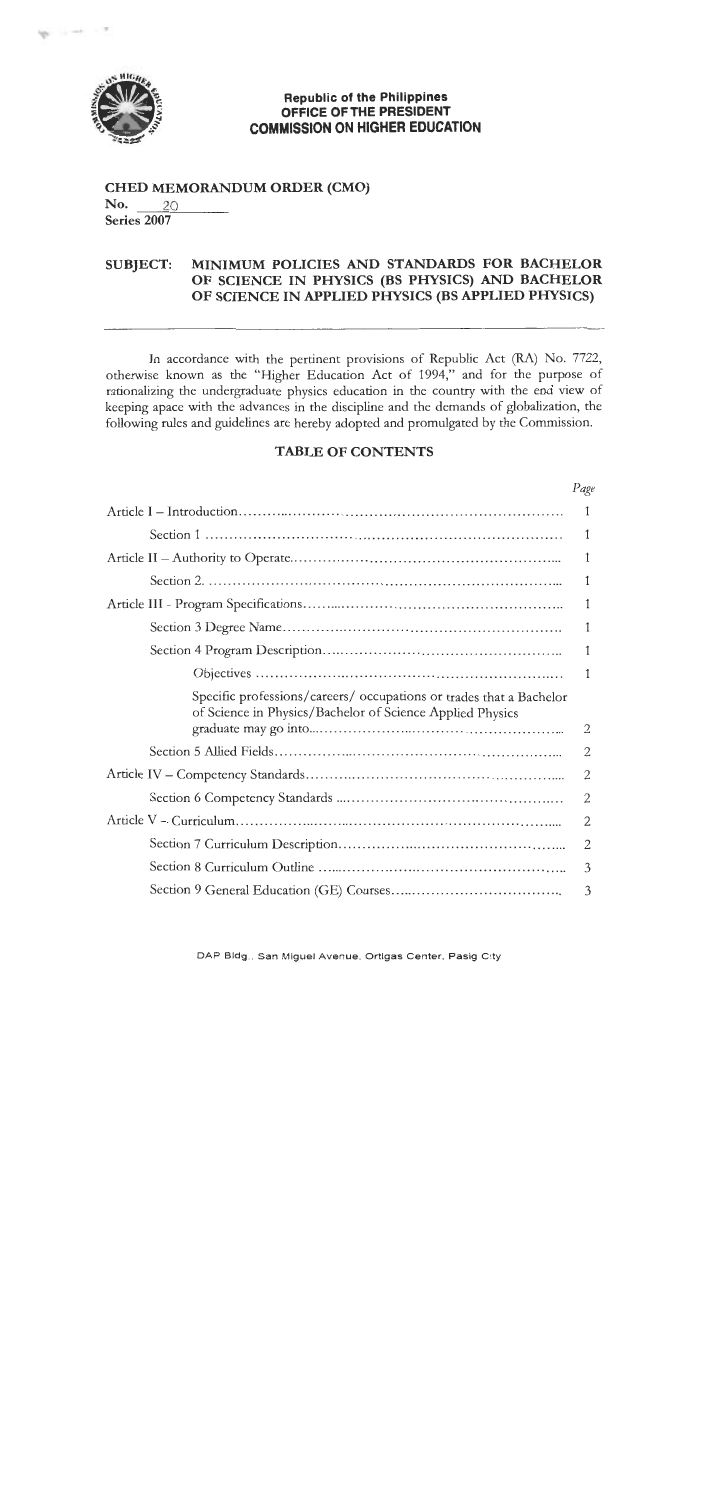|                                                                  | 4  |
|------------------------------------------------------------------|----|
|                                                                  | 5  |
|                                                                  | 6  |
|                                                                  | 6  |
|                                                                  | 6  |
|                                                                  | 8  |
| Section 15 Minimum Course Contents of the Physics Courses for BS | 8  |
|                                                                  | 8  |
|                                                                  | 9  |
|                                                                  | 9  |
|                                                                  | 10 |
|                                                                  | 12 |
|                                                                  | 13 |
|                                                                  | 13 |
|                                                                  | 14 |
|                                                                  | 15 |
|                                                                  | 16 |
|                                                                  | 16 |
|                                                                  | 16 |
| Computational Methods (with lab component)                       | 17 |
| Others (required for the BS Applied Physics Curriculum)          | 17 |
| Section 16 Laboratory Experiments and Equipment                  | 17 |
|                                                                  | 17 |
|                                                                  | 17 |
|                                                                  | 18 |
|                                                                  | 18 |
|                                                                  | 18 |
|                                                                  | 18 |
|                                                                  | 19 |
|                                                                  | 19 |
|                                                                  | 19 |
|                                                                  | 19 |
|                                                                  | 19 |
|                                                                  | 19 |
|                                                                  | 19 |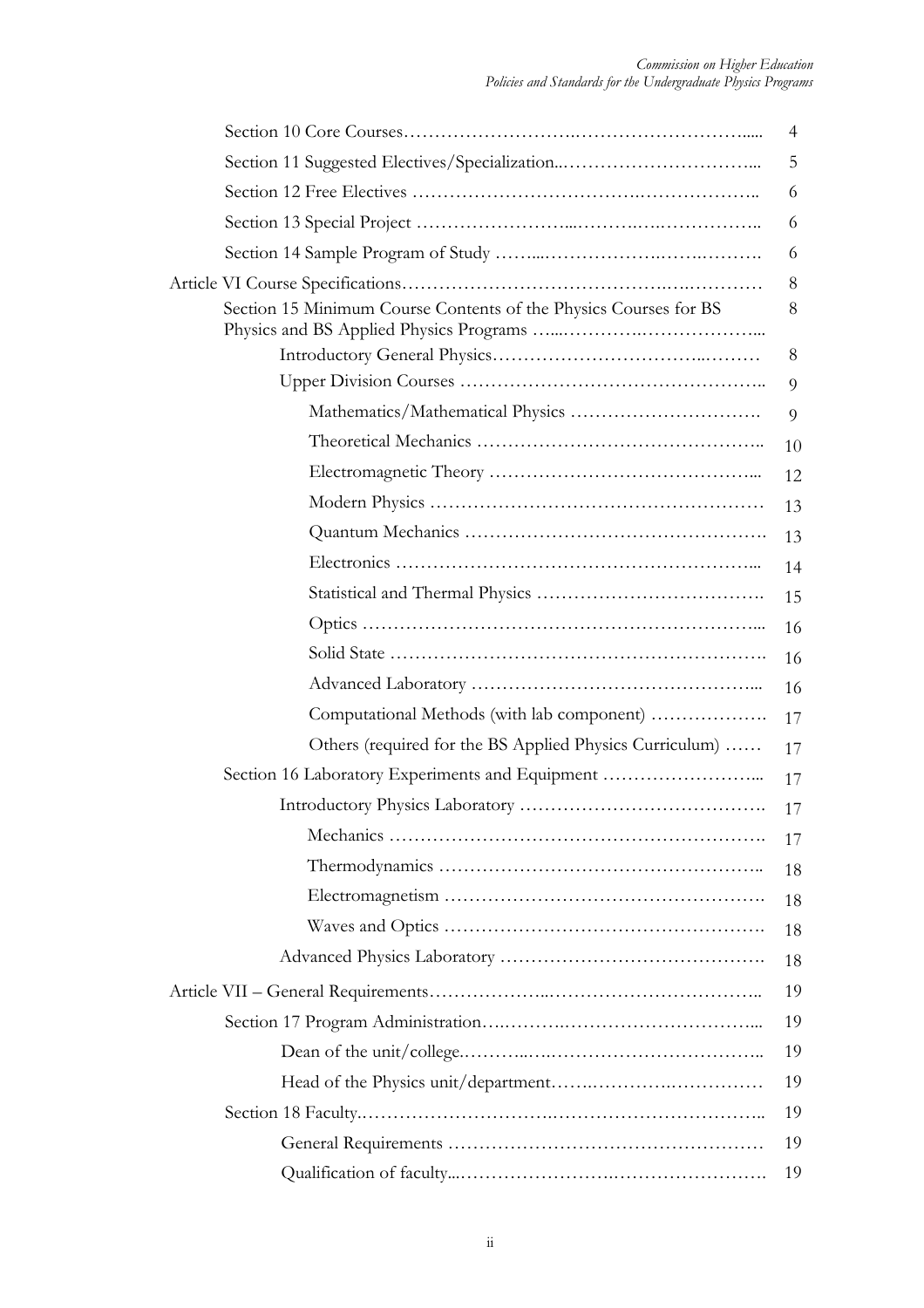| 20 |
|----|
| 20 |
| 20 |
| 20 |
| 20 |
| 20 |
| 21 |
| 21 |
| 21 |
| 21 |
| 21 |
| 21 |
| 21 |
| 21 |
| 21 |
| 22 |
| 22 |
| 22 |
| 22 |
| 22 |
| 22 |
| 22 |
| 22 |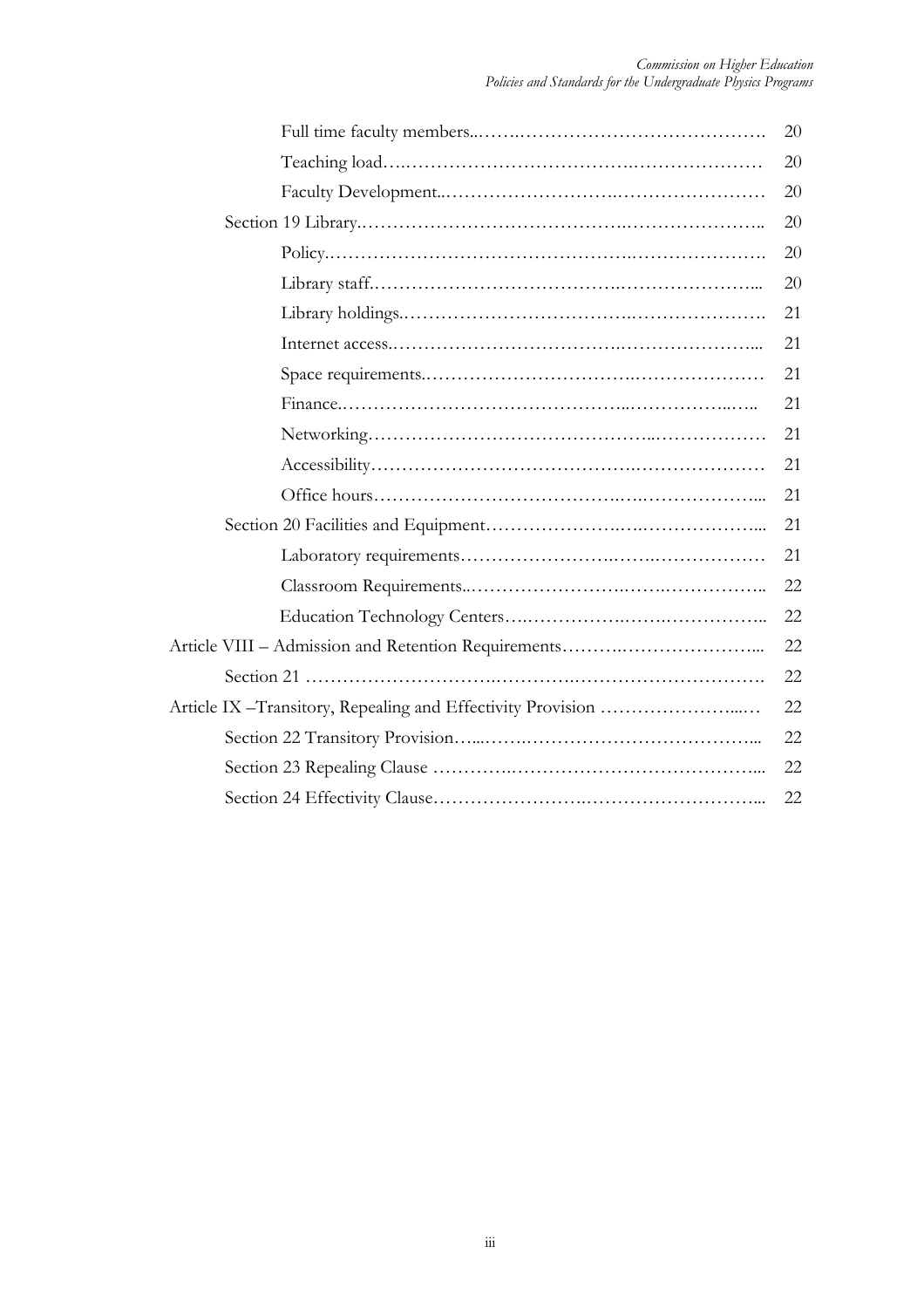# **LIST OF TABLES**

| No.      | Title                                                                       | Page |
|----------|-----------------------------------------------------------------------------|------|
|          | Curriculum outline for BS Physics/BS Applied Physics programs               |      |
|          |                                                                             |      |
|          | List of core courses for the BS Physics and BS Applied Physics programs     | 4    |
|          | List of elective courses for the BS Physics and BS Applied Physics programs | 5    |
| b.       | Recommended sequence of courses in the BS Physics program                   |      |
| $^{(1)}$ | Recommended sequence of courses in the BS Applied Physics program           |      |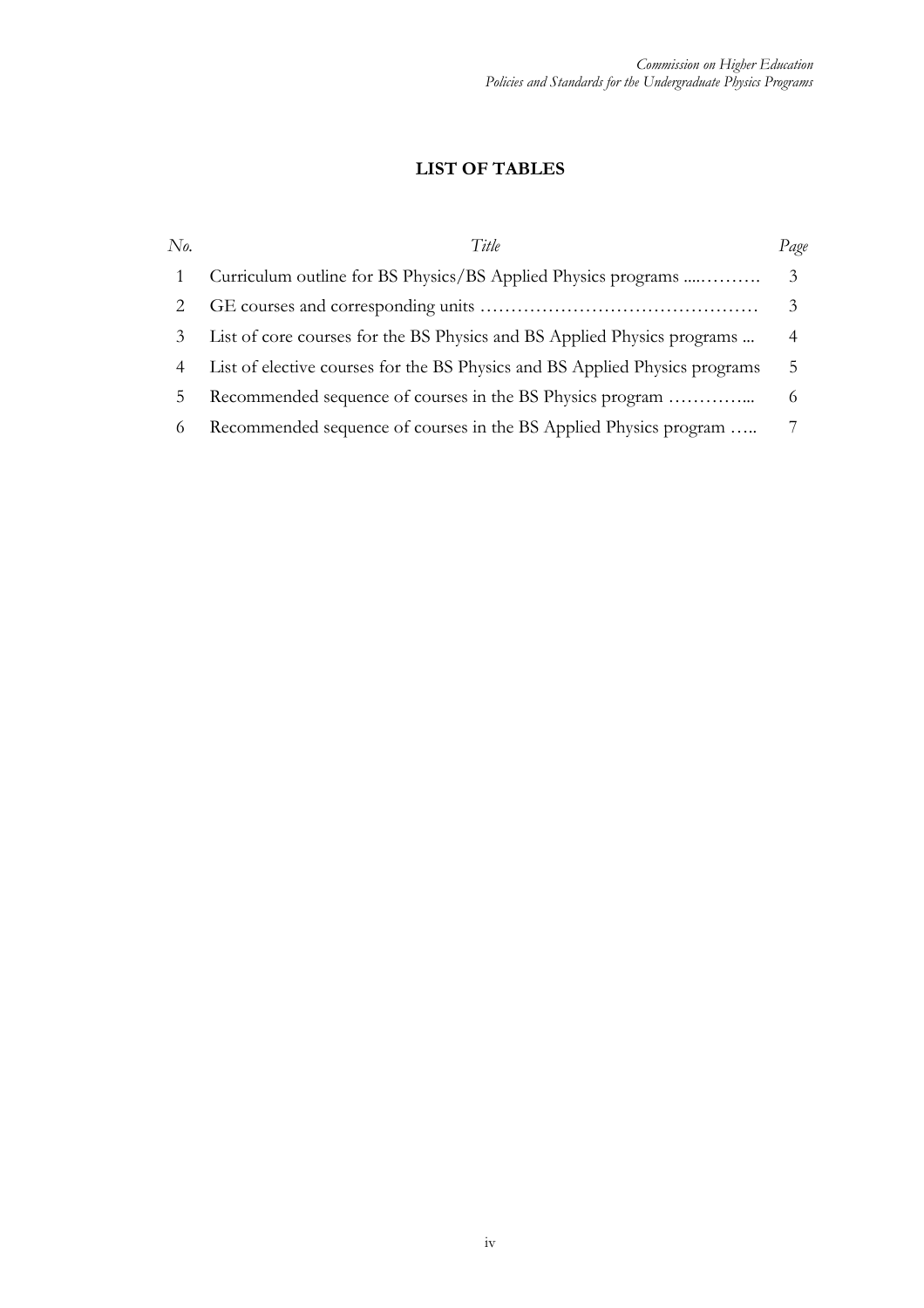# **ARTICLE I INTRODUCTION**

#### **Section 1**

Physics is the foundation of all Natural Sciences. It is the science of matter, energy, space, and time. Physics is progressing constantly and covers topics from man-made to natural, from the very small to the very large, from designing and fabricating new instruments to observe and utilize properties of these objects to formulating theories to explain their properties.

[Applied](http://www.answers.com/topic/applied-physics-1) physics is intended for a particular technological or practical use. Applied physics is rooted in the basic concepts of the physical sciences but is concerned with the utilization of scientific principles in practical devices and systems, and in the application of physics in other areas of science.

# **ARTICLE II AUTHORITY TO OPERATE**

#### **Section 2**

All private higher education institutions (PHEIs) intending to offer the Bachelor of Science in Physics or the Bachelor of Science in Applied Physics must secure proper authority from the Commission in accordance with existing rules and regulations. State universities and colleges (SUCs), and local colleges and universities should likewise strictly adhere to the provisions in this policies and standards.

#### **ARTICLE III PROGRAM SPECIFICATIONS**

#### **Section 3 Degree Name**

The degree program herein shall be called Bachelor of Science in Physics/Bachelor of Science in Applied Physics.

#### **Section 4 Program Description**

The undergraduate degree program in physics/applied physics should be a balance between a holistic general education program and a substantial physics/applied physics curriculum.

#### 4.1 Objectives

The program leading to the degree of B.S. Physics/Applied Physics shall provide the students with a comprehensive and rigorous training in physics as a foundation for careers in pure and applied physics or interdisciplinary sciences. The program would be sufficient to enable the students to pursue areas such as: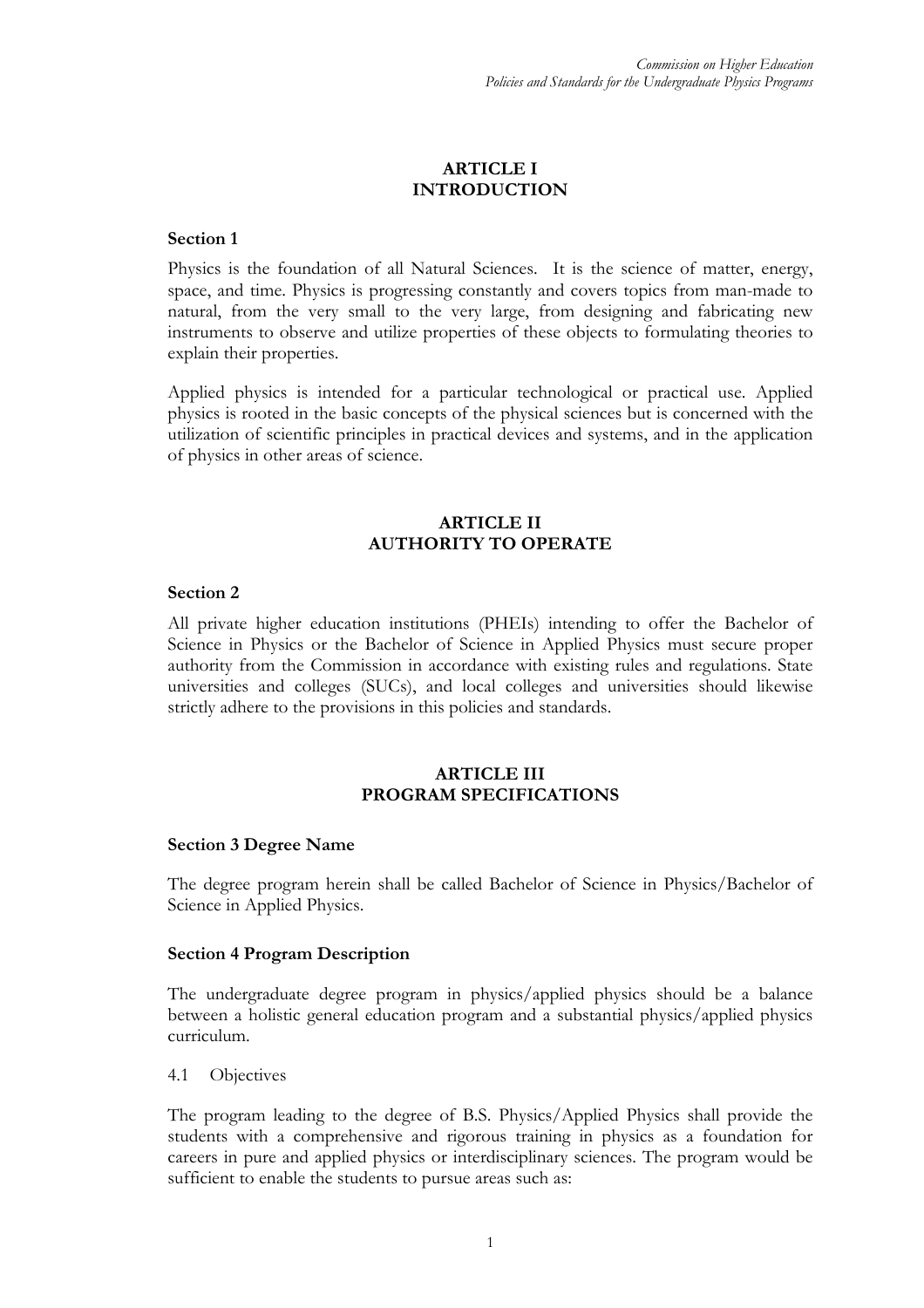- Advanced physics research
- University physics teaching
- Graduate studies
- Employment in physics-related jobs in business, industry or the government

The applied physics program is specifically designed for those who intend to use the principles and methods of physics to other fields or to the solutions of practical problems of society such as those arising in the industries, health or public service.

4.2 Specific professions/careers/occupations or trades that BS Physics/Applied Physics graduates may go into.

A bachelor's degree in physics/applied physics will prepare the graduates for work in private and government research and service institutes, academic units, media and industry. It will also prepare them for graduate studies.

#### **Section 5 Allied Programs**

Physics/Applied Physics is closely related to the fields of engineering (electrical, mechanical, chemical), materials science, mathematics, physical chemistry, meteorology and biophysics.

## **ARTICLE IV COMPETENCY STANDARDS**

#### **Section 6 Competency Standards**

Graduates of a BS Physics/Applied Physics program must be able to:

- 1. Apply mathematical, computational and experimental methods in solving physical problems;
- 2. Synthesize and effectively communicate scientific information; and
- 3. Apply scientific reasoning to arrive at decisions.

# **ARTICLE V CURRICULUM**

#### **Section 7 Curriculum Description**

The curriculum for the undergraduate physics program should contain at least 69 units of core physics and mathematics, 12 units of physics electives, 6 units of free electives, 6 units of special project and 51 units of general education.

The curriculum for the undergraduate applied physics program should contain at least 60 units of core physics and mathematics, 21 units of electives geared towards a particular field of concentration, 6 units of free electives, 6 units of special project and 51 units of general education.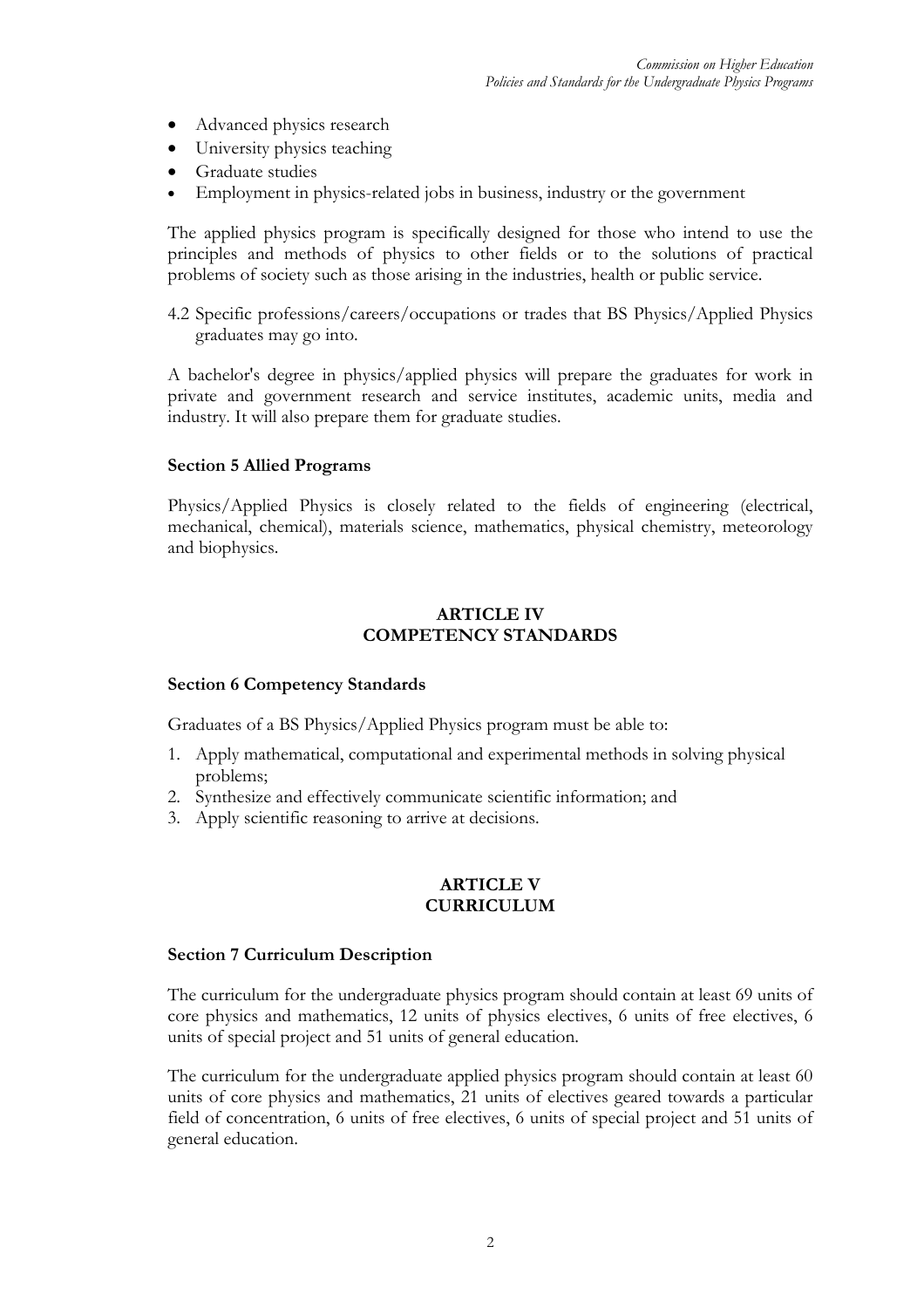The following program is envisioned to be the recommended university-level program for a Bachelor of Science in Physics/Applied Physics in the Philippines with the objectives stated above. The program is designed to prepare students to take advantage of the next technological wave.

It is realized that physics departments of the different schools will have their particular strengths and orientation. The elective courses will allow for flexibility and accommodate the special interests of the various departments.

### **Section 8 Curriculum Outline**

The minimum requirements for a Bachelor of Science in Physics and a Bachelor of Science in Applied Physics are outlined in Table 1 below.

| <b>PROGRAM</b>            | <b>SECTION</b>                   |             | <b>UNITS</b> |
|---------------------------|----------------------------------|-------------|--------------|
| <b>BS</b> Physics         |                                  |             |              |
|                           | <b>General Education Courses</b> |             | 51           |
|                           | Core Courses                     |             | 69           |
|                           | Physics Electives                |             | 12           |
|                           | <b>Free Electives</b>            |             | 6            |
|                           | Special Project                  |             | 6            |
|                           |                                  | Total units | 144          |
| <b>BS Applied Physics</b> |                                  |             |              |
|                           | <b>General Education Courses</b> |             | 51           |
|                           | Core Courses                     |             | 60           |
|                           | Specialization                   |             | 21           |
|                           | <b>Free Electives</b>            |             | 6            |
|                           | Special Project                  |             | 6            |
|                           |                                  | Total units | 144          |

Table 1. Curriculum outline for BS Physics/BS Applied Physics programs.

#### **Section 9 General Education Courses (GEC)**

GE courses are based on the required 51 units in GEC B (CM 4, series 1997). The list of GE courses is in Table 2.

|  | Table 2. GE courses and corresponding units. |  |  |  |
|--|----------------------------------------------|--|--|--|
|--|----------------------------------------------|--|--|--|

| <b>SPECIFIC COURSES</b>                              |                   | UNITS |
|------------------------------------------------------|-------------------|-------|
| English                                              | $\Omega$          | 21    |
| Filipino                                             | 6                 |       |
| Humanities subjects (e.g. Literature, Art,           |                   |       |
| Philosophy)                                          |                   |       |
| Mathematics                                          |                   | 15    |
| Natural Science                                      | 6                 |       |
| Elective e.g. Information Technology/Science,        | 3                 |       |
| Technology and Society (STS)                         |                   |       |
| Note: The GE Natural Science must include at least a |                   |       |
|                                                      | Chemistry course. |       |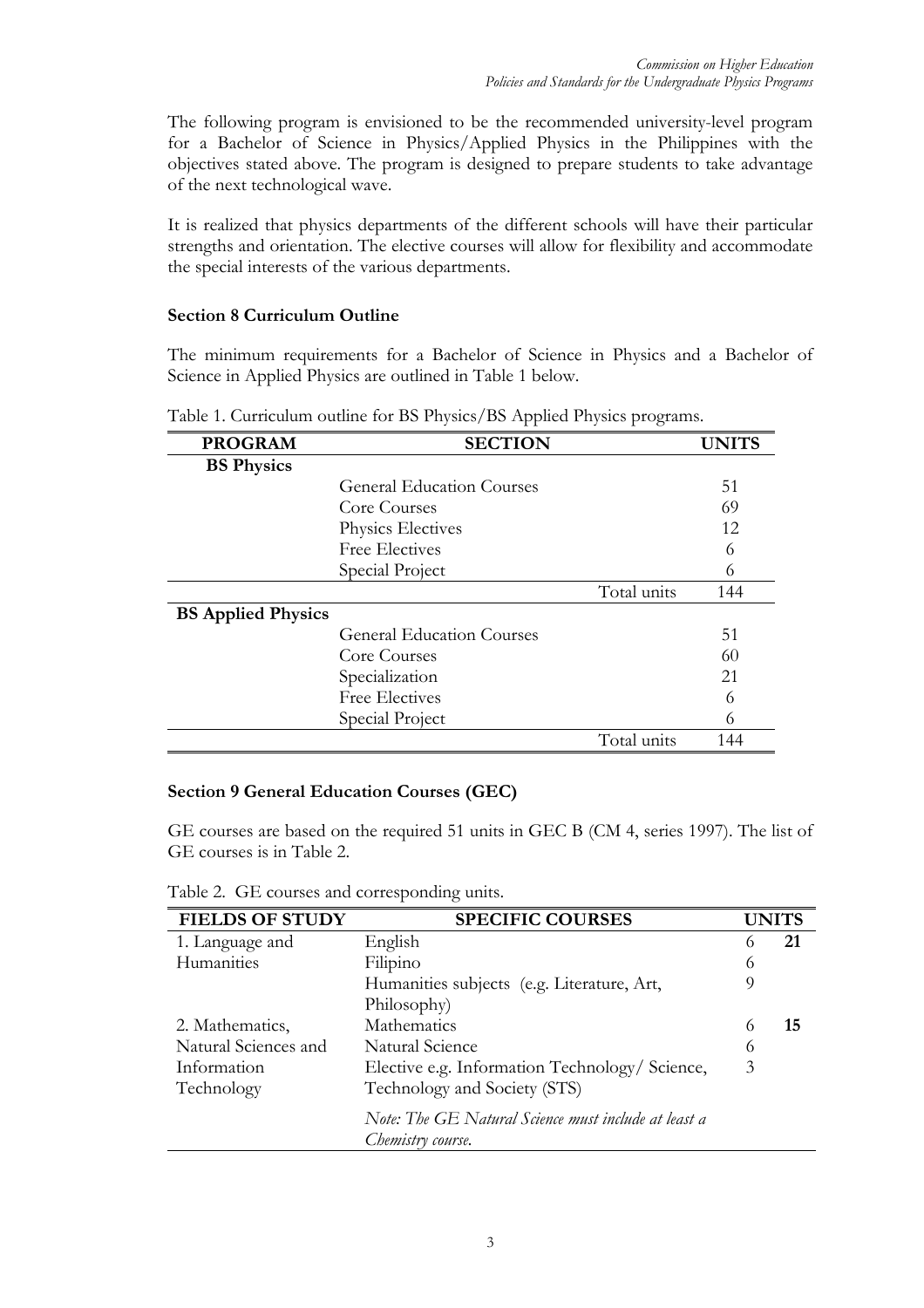| Table 2 continued      |                                                    |              |    |
|------------------------|----------------------------------------------------|--------------|----|
| <b>FIELDS OF STUDY</b> | <b>SPECIFIC COURSES</b>                            | <b>UNITS</b> |    |
| 3. Social Sciences     | Consist of subjects such as Political Science,     |              | 15 |
|                        | Psychology, Anthropology, Economics, History       |              |    |
|                        | and the like, provided that the following topics   |              |    |
|                        | are taken up in appropriate subjects: Taxation and |              |    |
|                        | Land Reform, Philippine Constitution, Family       |              |    |
|                        | Planning and Population Education.                 | 3            |    |
|                        | Life and Works of Rizal (Mandated Subject)         |              |    |
|                        | <b>TOTAL</b>                                       |              |    |

# **Section 10 Core Courses**

The following selection are the minimum required core courses based on the understanding of the Technical Committee for the Physics discipline of what basic physics students of the program should know and to what branches of the discipline they should be exposed. A department may go beyond the required core courses depending on the strength and availability of resources in the institution.

Table 3. List of core courses for the BS Physics and BS Applied Physics programs.

| <b>PROGRAM</b>    | <b>COURSES</b>                                   | <b>UNITS</b> |
|-------------------|--------------------------------------------------|--------------|
| <b>BS PHYSICS</b> |                                                  |              |
|                   | <b>Mathematics and Mathematical Physics Core</b> | 19           |
|                   | a. Calculus                                      | 10           |
|                   | b. Differential Equations                        | 3            |
|                   | c. Mathematics Physics                           | 6            |
|                   | <b>Physics Core</b>                              | 50           |
|                   | a. Advance Laboratory                            | 3            |
|                   | b. Computational Methods (with lab)              | 4            |
|                   | c. Electromagnetic Theory I, II                  | 6            |
|                   | d. Electronics (with one unit lab)               | 4            |
|                   | e. General Physics (with 3 units of lab)         | 12           |
|                   | f. Modern Physics                                | 3            |
|                   | g. Optics                                        | 3            |
|                   | h. Quantum Mechanics                             | 3            |
|                   | Solid State Physics<br>1.                        | 3            |
|                   | Statistical and Thermal Physics                  | 3            |
|                   | k. Theoretical Mechanics I, II                   | 6            |
|                   | <b>Total Units</b>                               | 69           |

| <b>BS APPLIED PHYSICS</b>                        |          |
|--------------------------------------------------|----------|
| <b>Mathematics and Mathematical Physics Core</b> | 19 units |
| a. Calculus                                      | 10       |
| b. Differential Equations                        | 3        |
| c. Mathematics Physics                           | 6        |
| <b>Physics Core</b>                              | 41 units |
| a. Advanced Laboratory                           | 3        |
| b. Advanced Mechanics                            | 3        |
| c. Computational Methods (with lab)              | 4        |
| d. Electromagnetic Theory I, II                  | 6        |
| e. Electronics (with one unit lab)               |          |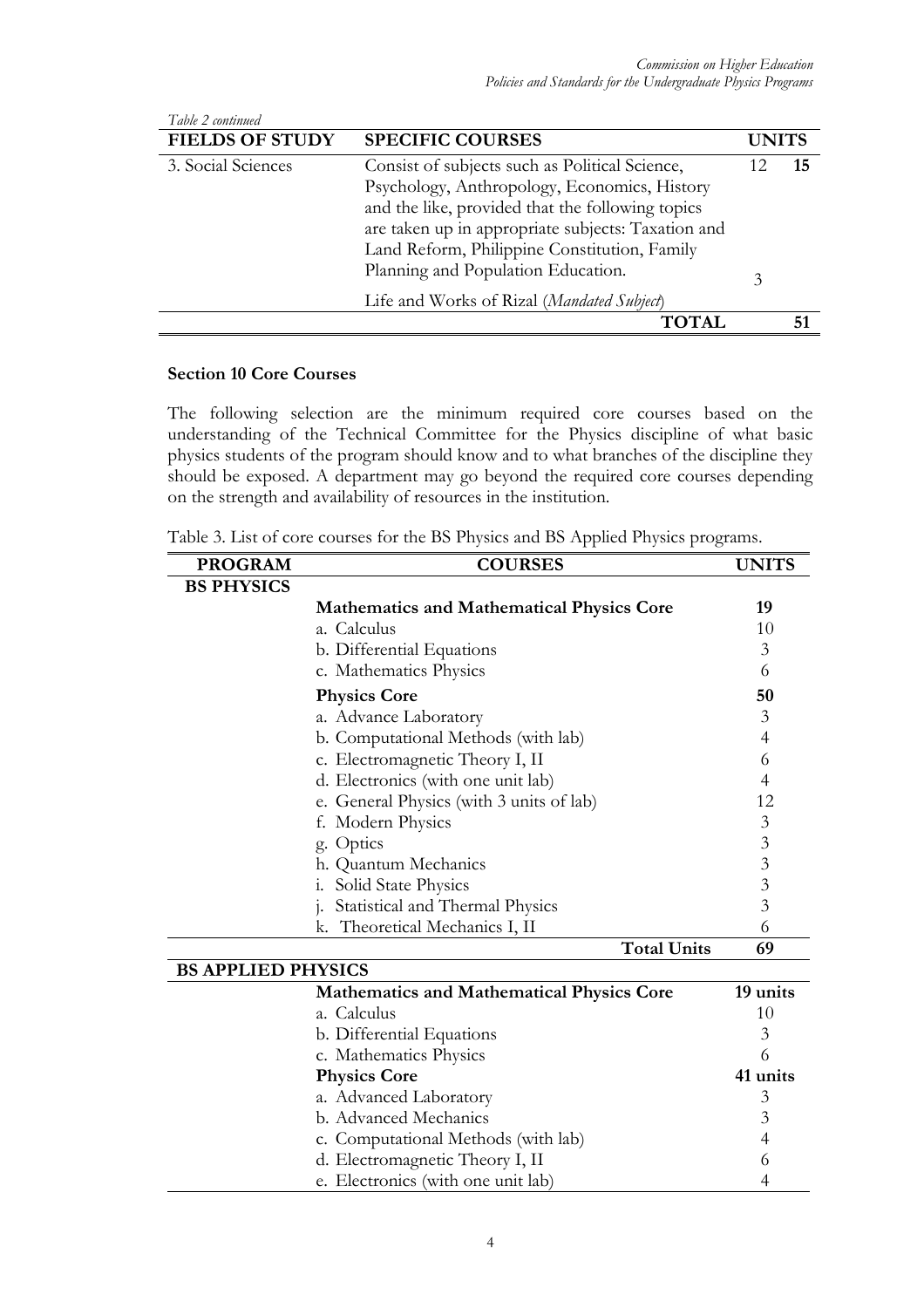| Table 3 continued |                                          |              |
|-------------------|------------------------------------------|--------------|
| <b>PROGRAM</b>    | <b>COURSES</b>                           | <b>UNITS</b> |
|                   | f. General Physics (with 3 units of lab) | 12           |
|                   | g. Modern Physics                        | 3            |
|                   | h. Quantum Mechanics                     |              |
|                   | Statistical and Thermal Physics          |              |
|                   |                                          | 60 units     |

## **Section 11 Suggested Electives/Specialization**

Physics electives may be chosen from the suggested courses listed in Table 4. The courses for specialization in the BS Applied Physics program can be selected from the list of elective courses for BS Physics and courses in engineering, or allied fields. Selected courses in the specialization must show a field of concentration. The unit must have a strong faculty line-up in the specialization program.

| Table 4. List of elective courses for the BS Physics and BS Applied Physics programs. |
|---------------------------------------------------------------------------------------|
|---------------------------------------------------------------------------------------|

| <b>PROGRAM</b>            | <b>COURSES</b><br><b>UNITS</b>            |    |  |  |  |  |
|---------------------------|-------------------------------------------|----|--|--|--|--|
| <b>BS PHYSICS</b>         |                                           | 12 |  |  |  |  |
|                           | a. Advanced Electronics                   |    |  |  |  |  |
|                           | b. Advanced Mathematical Physics Courses  |    |  |  |  |  |
|                           | c. Advanced Statistical Physics           |    |  |  |  |  |
|                           | d. Astrophysics and Planetary Physics     |    |  |  |  |  |
|                           | e. Atmospheric Physics                    |    |  |  |  |  |
|                           | Biophysics<br>f.                          |    |  |  |  |  |
|                           | Complex Systems<br>g.                     |    |  |  |  |  |
|                           | Computers and Computational Methods<br>h. |    |  |  |  |  |
|                           | Condensed Matter Physics<br>1.            |    |  |  |  |  |
|                           | Crystallography<br>1.                     |    |  |  |  |  |
|                           | k. Environmental Physics                  |    |  |  |  |  |
| Fluid Mechanics<br>1.     |                                           |    |  |  |  |  |
|                           | m. General Relativity                     |    |  |  |  |  |
|                           | n. Geophysics                             |    |  |  |  |  |
|                           | o. Instrumentation Physics                |    |  |  |  |  |
|                           | p. Laser Physics                          |    |  |  |  |  |
|                           | q. Medical and Health Physics             |    |  |  |  |  |
|                           | Nuclear and Particle Physics<br>r.        |    |  |  |  |  |
|                           | Optics<br>S.                              |    |  |  |  |  |
|                           | Physics and Society<br>t.                 |    |  |  |  |  |
|                           | u. Physics Education                      |    |  |  |  |  |
|                           | v. Physics of Energy                      |    |  |  |  |  |
|                           | w. Physics Seminar                        |    |  |  |  |  |
|                           | x. Plasma Physics                         |    |  |  |  |  |
|                           | Special Topics in Physics<br>V.           |    |  |  |  |  |
| <b>BS APPLIED PHYSICS</b> |                                           | 21 |  |  |  |  |
|                           | a. Specialization                         |    |  |  |  |  |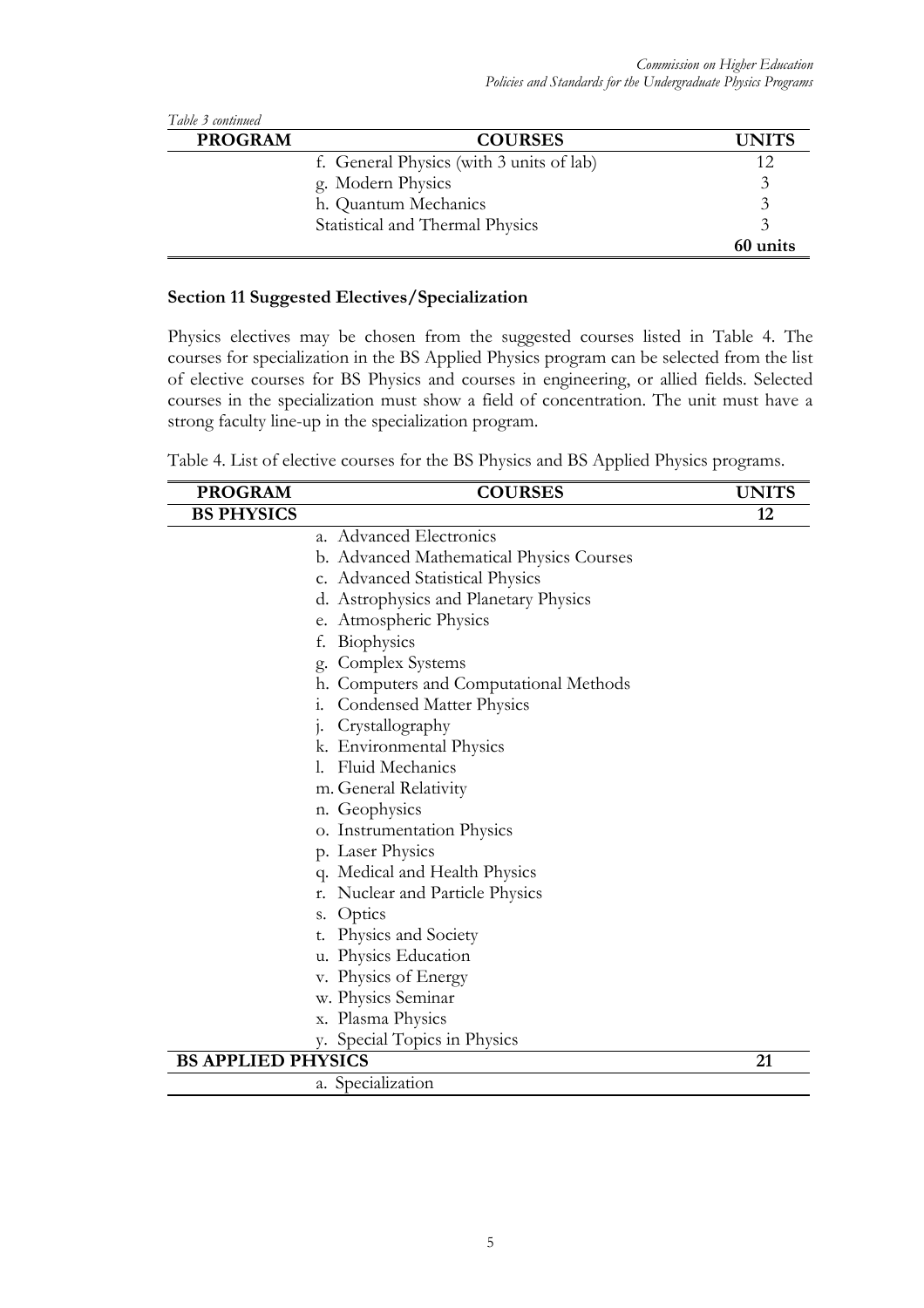# **Section 12 Free Electives (6 units)**

Realizing that the emerging fields of science are interdisciplinary in nature, the 6 units of free electives will allow the students to freely enroll outside physics.

# **Section 13 Special Project (6 units)**

The special project is an integration of all skills and knowledge obtained in the BS degree. This component could be a thesis, special project, on-the-job training (OJT) or any combination. HEIs shall have the prerogative to choose a mode of implementing this requirement based on the available resources within the institution and opportunities for collaboration with suitable outside organizations.

It is highly recommended that for those with thesis option programs, the department must have research facilities in at least one area of concentration.

# **Section 14 Sample Program of Study (Minimum Units)**

The program of study herein is only an example. HEIs may use this sample and modify it according to its needs. They may also add other preferred courses.

# **14.1 Suggested Program of Study for BS Physics (145 units)**

Tables 5 and 6 below give the recommended programs of study. HEIs may adhere to these, or when necessary, modify the sequencing of courses.

Table 5. Recommended sequence of courses in the BS Physics program. (Abbreviations used: Lec-Lecture, Lab-Laboratory, GE-General Education, PE-Physical Education, NSTP-National Service Training Program)

|              | <b>First Semester</b>    |          |     |                   |                   | Second Semester             |   |                |                   |  |
|--------------|--------------------------|----------|-----|-------------------|-------------------|-----------------------------|---|----------------|-------------------|--|
| <b>YEAR</b>  |                          |          |     | Units             |                   |                             |   | Units          |                   |  |
|              | Descriptive Title        |          | Lec | Lab               | $\Gamma$ otal     | Descriptive Title           |   | Lab            | $\rm Total$       |  |
| Ι            | Algebra and Trigonometry |          | 6   |                   | 6                 | Calculus I                  | 5 |                | 5                 |  |
|              | (GE1&2)                  |          |     |                   |                   |                             |   |                |                   |  |
|              | GE3                      |          | 3   |                   | 3                 | Physics I                   | 3 | 1              | 4                 |  |
|              | GE4                      |          | 3   |                   | 3                 | General Chemistry (GE 7)    | 3 | $\mathbf{1}$   | 4                 |  |
|              | $GE$ 5                   |          | 3   |                   | 3                 | GE 8                        | 3 |                | 3                 |  |
|              | GE 6                     |          | 3   |                   | 3                 | GE <sub>9</sub>             | 3 |                | 3                 |  |
|              | PE I                     |          |     | (2)               | $\left( 2\right)$ | PE II                       |   | (2)            | $\left( 2\right)$ |  |
|              | <b>NSTP</b>              |          |     | (3)               | (3)               | <b>NSTP</b>                 |   | (3)            | (3)               |  |
|              |                          | Total 18 |     |                   | 18                | Total 17                    |   | 2              | 19                |  |
| $\mathbf{I}$ | Calculus II              |          | 5   |                   | 5                 | <b>Mathematical Physics</b> | 3 |                | 3                 |  |
|              | Physics II               |          | 3   | 1                 | 4                 | Physics III                 | 3 | 1              | $\overline{4}$    |  |
|              | GE10                     |          | 3   |                   | 3                 | Differential Equations      | 3 |                | 3                 |  |
|              | <b>GE 11</b>             |          | 3   |                   | 3                 | Electronics                 | 3 | 1              | 4                 |  |
|              | GE 12                    |          | 3   |                   | 3                 | GE 13                       | 3 |                | 3                 |  |
|              | PE III                   |          |     | $\left( 2\right)$ | (2)               | PE IV                       |   | (2)            | $\left( 2\right)$ |  |
|              |                          | Total 17 |     |                   | 18                | Total 15                    |   | $\mathfrak{D}$ |                   |  |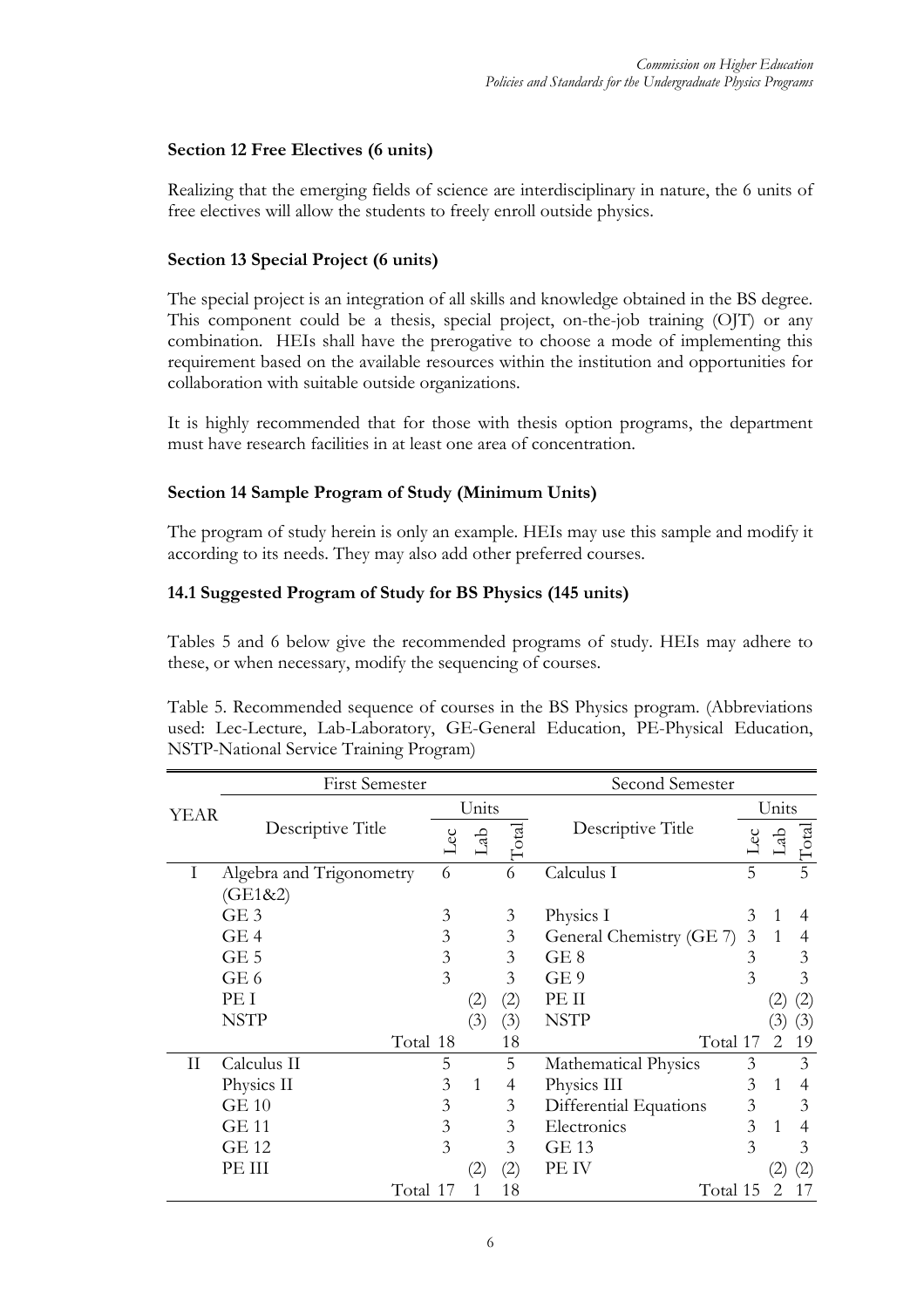|             | <b>First Semester</b>        |          |          |       | Second Semester            |          |                |               |
|-------------|------------------------------|----------|----------|-------|----------------------------|----------|----------------|---------------|
| <b>YEAR</b> |                              |          | Units    |       |                            | Units    |                |               |
|             | Descriptive Title            | Lec      | Lab      | Total | Descriptive Title          | PC       | ति             | $\Gamma$ otal |
| Ш           | Mathematical Physics II      | 3        |          | 3     | Mechanics II               | 3        |                | 3             |
|             | Mechanics I                  | 3        |          | 3     | Electromagnetism II        | 3        |                | 3             |
|             | Electromagnetism I           | 3        |          | 3     | Computational Physics      | 3        | 1              | 4             |
|             | Modern Physics               | 3        |          | 3     | <b>Advanced Laboratory</b> | 3        |                | 3             |
|             | <b>GE 14</b>                 | 3        |          | 3     | Quantum Mechanics          | 3        |                | 3             |
|             | <b>GE 15</b>                 | 3        |          | 3     | GE 16                      | 3        |                | 3             |
|             |                              | Total 18 | $\Omega$ | 18    |                            | Total 18 | $\overline{1}$ | 19            |
| IV          | Optics                       | 3        |          | 3     | Electives <sub>2</sub>     | 3        |                | 3             |
|             | <b>Statistical Mechanics</b> | 3        |          | 3     | Electives 3                | 3        |                | 3             |
|             | Solid State                  | 3        |          | 3     | Electives 4                | 3        |                | 3             |
|             | Elective 1                   | 3        |          | 3     | Special Project II         | 3        |                | 3             |
|             | Free Elective 1              | 3        |          | 3     | Free Elective 2            | 3        |                | 3             |
|             | Special Project I            | 3        |          | 3     | <b>GE 17</b>               | 3        |                | 3             |
|             |                              | Total 18 | $\Omega$ | 18    |                            | Total 18 | $\theta$       | 18            |

*Table 5 continued* 

# **14.2 Suggested Program of Study for BS Applied Physics (145 units)**

Table 6. Recommended sequence of courses in the BS Applied Physics program. (Abbreviations used: Lec-Lecture, Lab-Laboratory, GE-General Education, PE-Physical Education, NSTP-National Service Training Program)

|             | <b>First Semester</b>               | Second Semester |                   |                |                             |     |              |                   |  |
|-------------|-------------------------------------|-----------------|-------------------|----------------|-----------------------------|-----|--------------|-------------------|--|
| <b>YEAR</b> |                                     |                 | Units             |                |                             |     | Units        |                   |  |
|             | Descriptive Title                   |                 | La                | $\rm Total$    | Descriptive Title           | Lec | Lab          | $\rm Total$       |  |
| Ι           | Algebra and Trigonometry<br>(GE1&2) | 6               |                   | 6              | Calculus I                  | 5   |              | 5                 |  |
|             | GE3                                 | 3               |                   | 3              | Physics I                   | 3   | 1            | 4                 |  |
|             | GE4                                 | 3               |                   | 3              | General Chemistry (GE 7)    | 3   | $\mathbf{1}$ | $\overline{4}$    |  |
|             | $GE$ 5                              | 3               |                   | 3              | GE <sub>8</sub>             | 3   |              | 3                 |  |
|             | GE <sub>6</sub>                     | 3               |                   | 3              | GE <sub>9</sub>             | 3   |              | 3                 |  |
|             | PE I                                |                 | $\left( 2\right)$ | (2)            | PE II                       |     | (2)          | (2)               |  |
|             | <b>NSTP</b>                         |                 | (3)               | (3)            | <b>NSTP</b>                 |     | 3            | (3)               |  |
|             |                                     | Total 18        | $\overline{0}$    | 18             | Total 17                    |     | 2            | 19                |  |
| $\rm II$    | Calculus II                         | 5               |                   | 5              | <b>Mathematical Physics</b> | 3   |              | 3                 |  |
|             | Physics II                          | 3               | 1                 | $\overline{4}$ | Physics III                 | 3   | $\mathbf{1}$ | 4                 |  |
|             | <b>GE 10</b>                        | 3               |                   | 3              | Differential Equations      | 3   |              | 3                 |  |
|             | <b>GE 11</b>                        | 3               |                   | 3              | Electronics                 | 3   | $\mathbf{1}$ | 4                 |  |
|             | <b>GE 12</b>                        | 3               |                   | 3              | <b>GE 13</b>                | 3   |              | 3                 |  |
|             | PE III                              |                 | (2)               | (2)            | PE IV                       |     |              | $\left( 2\right)$ |  |
|             |                                     | Total 17        | 1                 | 18             | Total 15                    |     | 2            |                   |  |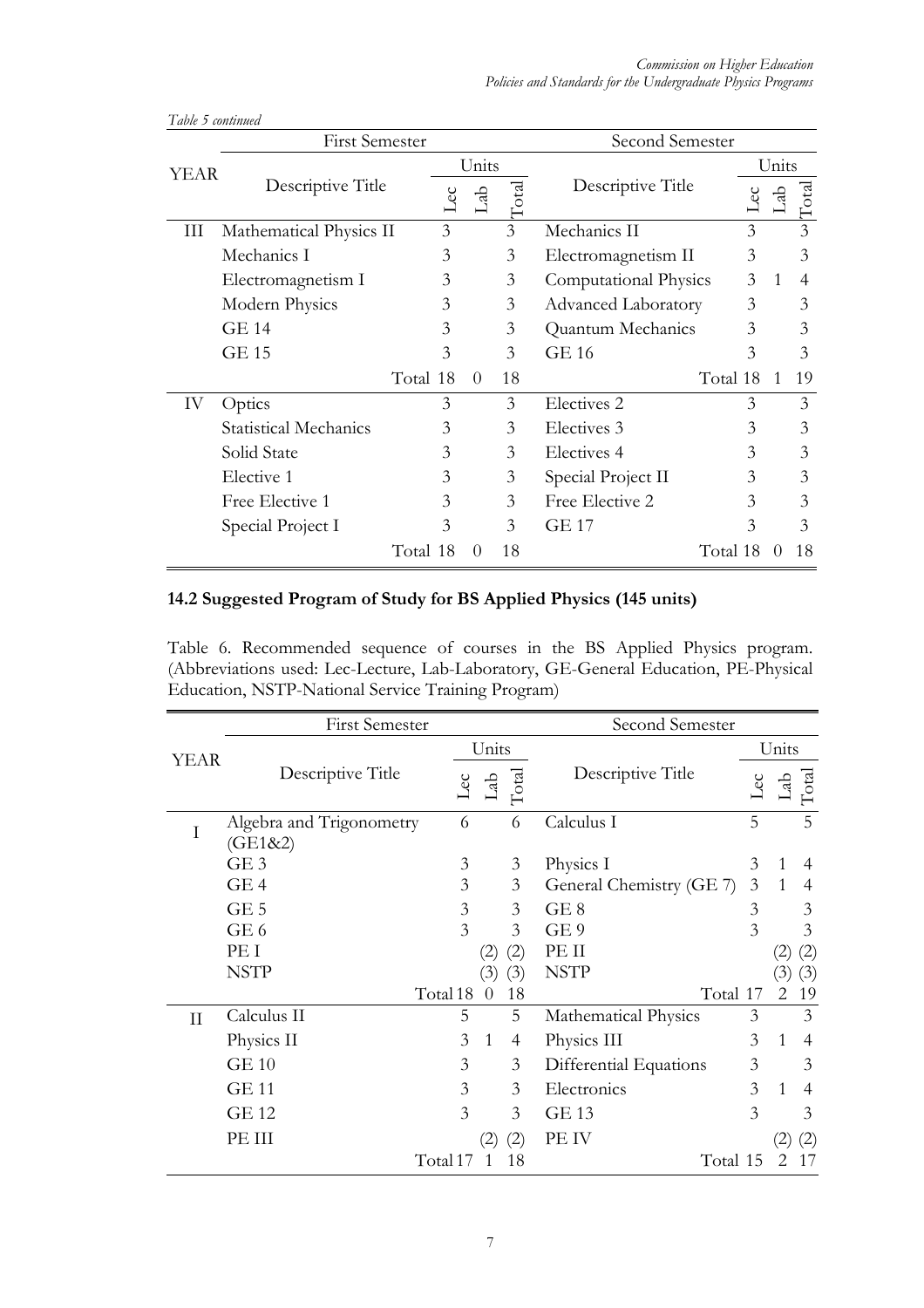|      | <b>First Semester</b>        | Second Semester |          |               |                              |          |       |              |           |
|------|------------------------------|-----------------|----------|---------------|------------------------------|----------|-------|--------------|-----------|
|      |                              | Units           |          |               |                              |          | Units |              |           |
| YEAR | Descriptive Title            | Lec             | Lab      | $\Gamma$ otal | Descriptive Title            |          | Lec   | ಕ್ಕ          | r<br>otal |
| Ш    | Mathematical Physics II      | 3               |          | 3             | Specialization 2             |          | 3     |              | 3         |
|      | Mechanics I                  | 3               |          | 3             | Electromagnetism II          |          | 3     |              | 3         |
|      | Electromagnetism I           | 3               |          | 3             | <b>Computational Physics</b> |          | 3     | $\mathbf{1}$ | 4         |
|      | Modern Physics               | 3               |          | 3             | <b>Advanced Laboratory</b>   |          | 3     |              | 3         |
|      | Specialization 1             | 3               |          | 3             | Quantum Mechanics            |          | 3     |              | 3         |
|      | <b>GE 14</b>                 | 3               |          | 3             | <b>GE 15</b>                 |          | 3     |              | 3         |
|      |                              | Total 18        | $\theta$ | 18            |                              | Total 18 |       | 1            | 19        |
| IV   | Specialization 3 & 4         | 6               |          | 6             | Specialization 5-7           |          | 9     |              | 9         |
|      | <b>Statistical Mechanics</b> | 3               |          | 3             | Special Project II           |          | 3     |              | 3         |
|      | GE 16                        | 3               |          | 3             | Free Elective 2              |          | 3     |              | 3         |
|      | Free Elective 1              | 3               |          | 3             | <b>GE 17</b>                 |          | 3     |              | 3         |
|      | Special Project I            | 3               |          | 3             |                              |          |       |              |           |
|      |                              | Total 18        |          | 18            |                              | Total 18 |       | $\theta$     | 18        |

*Table 6 continued* 

## **ARTICLE VI COURSE SPECIFICATIONS**

# **Section 15 MINIMUM COURSE CONTENTS OF THE PHYSICS COURSES FOR BS PHYSICS AND BS APPLIED PHYSICS PROGRAM**

The following course specifications are only for the major courses. HEIs may follow their own course specifications in the implementation of the program but must not be less than those specified for the major courses.

In providing course outlines and reference texts, the Technical Committee for Physics has detailed the breadth, depth and standards of the program.

# **15.1 INTRODUCTORY GENERAL PHYSICS**

The introductory general physics to be taken during the freshman and sophomore years of the B.S. Physics major shall consist of at least nine (9) units of lecture and three (3) units of laboratory covering Classical Mechanics to Modern Physics at the calculus level.

On the other hand, the introductory general physics to be taken during the freshman and sophomore years of the BS Applied Physics major should consist of a three-semester sequence of courses of four (4) units each (3 units lecture, 1 unit lab) at the level of Physics or Fundamentals of Physics by Sears, Zemansky and Young. Corequisite to these is the usual sequence of calculus courses at the level of Calculus with Analytic Geometry by Leithold.

#### **Suggested textbooks/references:**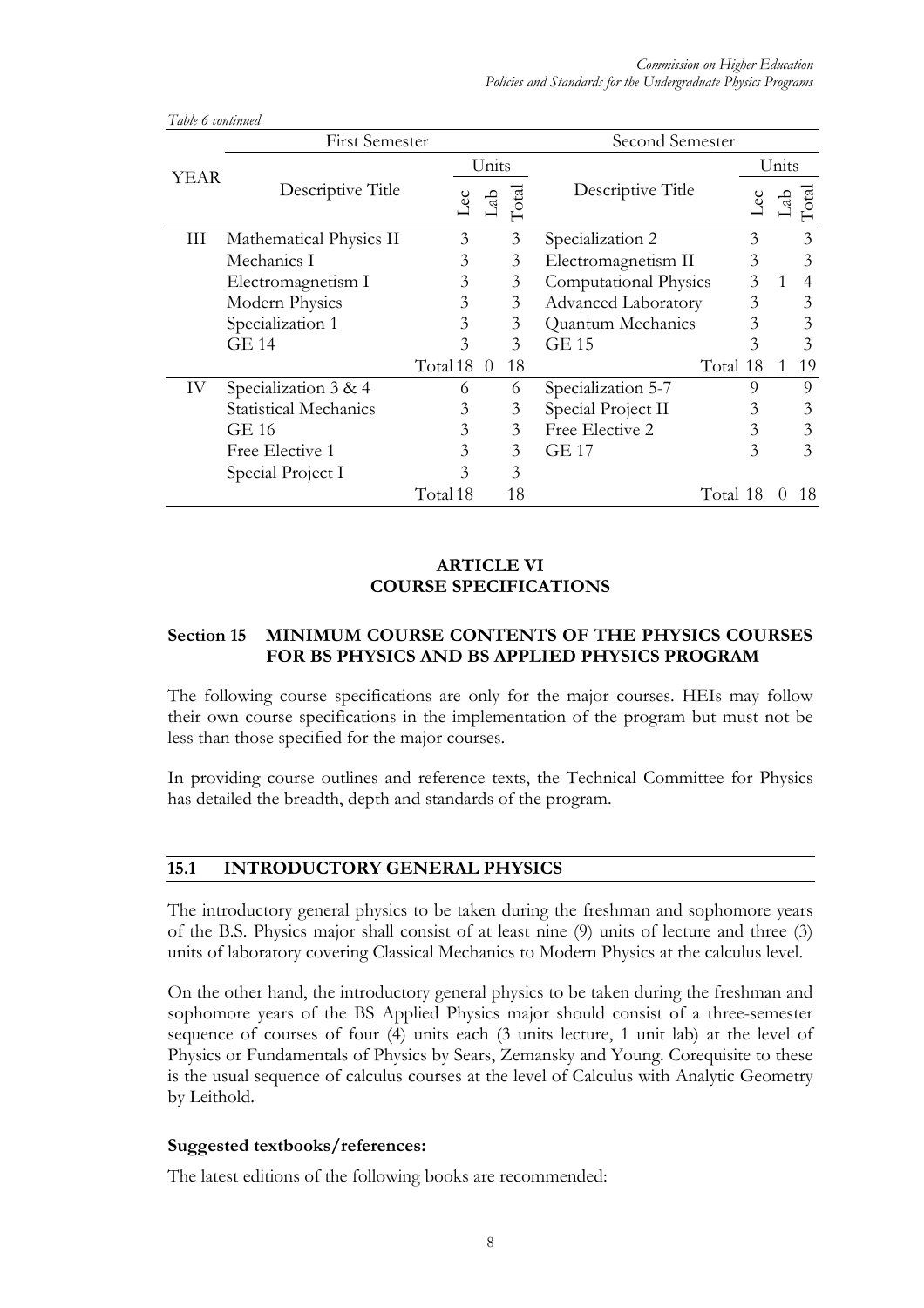- 1. Young and Freedman. University Physics. Addison Wesley
- 2. Halliday, Resnick, and Walker. Fundamentals of Physics. John Wiley & Sons
- 3. Halliday, Resnick, and Krane. Physics. John Wiley & Sons
- 4. Ohanian. Modern Physics. Prentice Hall
- 5. Fishbane, Gasiorowicz and Thornton. Physics for Scientists and Engineers. Prentice Hall
- 6. Crummett and Western. University Physics. McGraw-Hill
- 7. Serway. Physics for Scientists and Engineers. Saunders
- 8. Feynman andLeighton/Sands. Lectures in Physics. Addison-Wesley
- 9. Ford. Classical and Modern Physics Vols. I, II, III. Wiley
- 10. Tipler. Physics. Worth Publishers

# **15.2 UPPER DIVISION COURSES**

Listed below are the minimum contents of the standard B.S. (Physics) courses starting in the third year. The level of treatment of the courses should be equivalent or similar to those of the accompanying suggested textbooks. For those schools desiring to go beyond the minimum, the suggested optional topics may be incorporated into the requirements.

# **15.2.1 MATHEMATICS/MATHEMATICAL PHYSICS**

#### **a. Vector Analysis**

Gradient, divergence, curl, line integrals, surface integrals, volume integrals, divergence theorem, Stoke's theorem, path-independent line integrals, tensors.

#### **b. Matrix Algebra**

Inverse, Gauss-Jordan reduction, Hamilton-Cayley theorem, determinants eigenvectors and eigenvalues.

#### **c. Complex Analysis**

Complex algebra, Taylor series, Laurent series, integration by method of residues.

#### **d. Differential Equations and Fourier Analysis**

Ordinary differential equations, series solutions, Fourier series, orthogonal functions.

#### **e. Probability**

Permutations, combinations, elementary probability theory, binomial distribution, Poisson distribution, Gaussian distribution, expectation value and variance.

#### **Suggested textbooks/references:**

- 1. Arfken. Mathematical Methods for Physicists Academic Press
- 2. Courant and Hilbert. Methods of Theoretical Physics, Vols. 1 and 2. Interscience
- 3. Crummett and Western. University Physics. McGraw-Hill.
- 4. Feynman, Leighton and Sands. Lectures in Physics. Addison-Wesley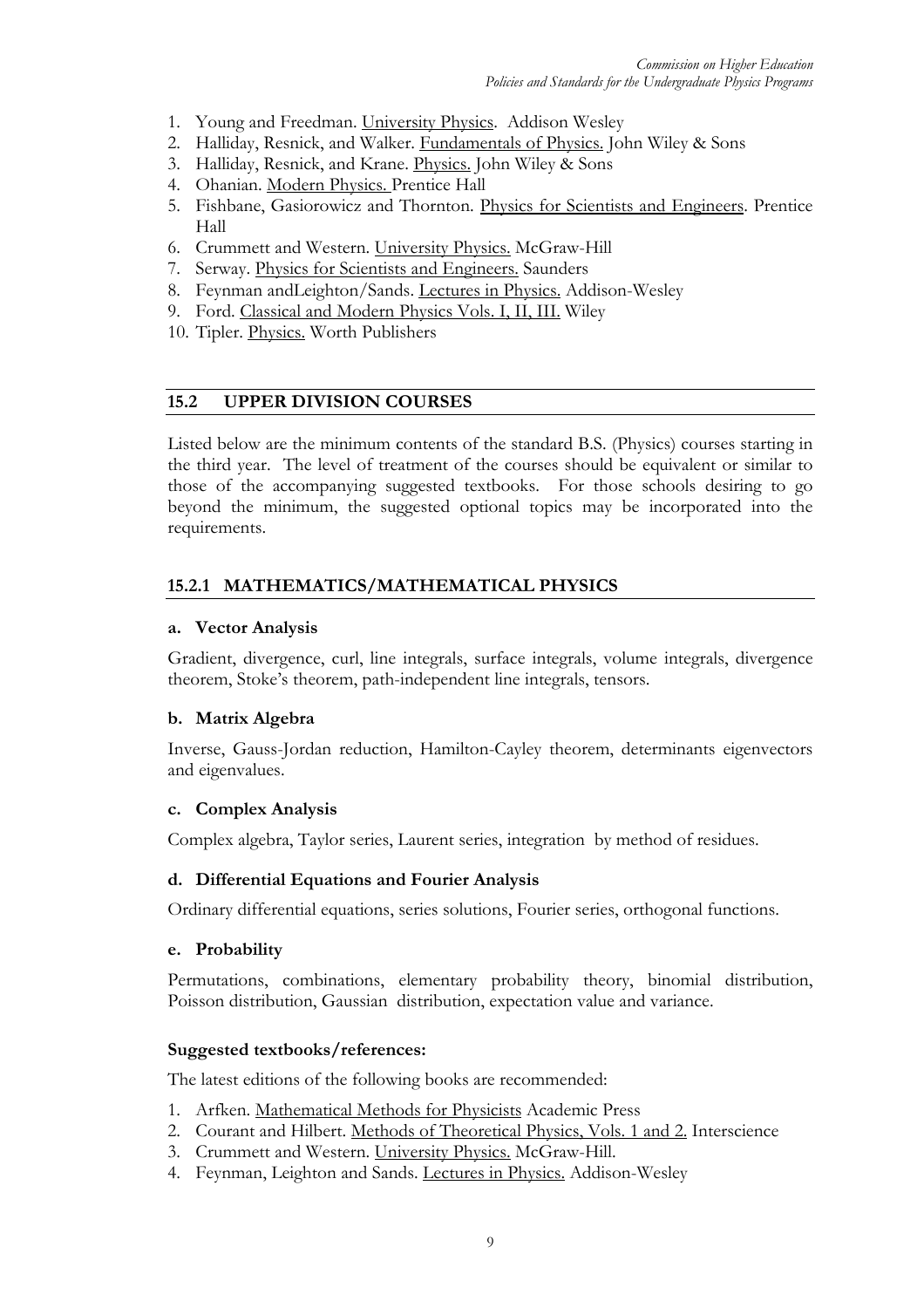- 5. Fishbane, Gasiorowicz and Thornton. Physics for Scientists and Engineers (Extended Version). Prentice Hall
- 6. Ford. Classical and Modern Physics Vols. I, II, III. Wiley
- 7. Friedberg, Insel, and Spence. Linear Algebra. Prentice Hall
- 8. Halliday, Resnick, and Walker. Physics. John Wiley & Sons
- 9. Hassani and Sadri. Foundation of Mathematical Physics. Prentice-Hall
- 10. Kreyszig. Advanced Engineering Mathematics. John Wiley
- 11. Kolman. Elementary Linear Algebra. Prentice Hall
- 12. Landesman and Hestenes. Linear Algebra for Mathematics, Science and Engineering. Prentice Hall
- 13. Leon. Linear Algebra with Applications. Prentice Hall
- 14. Morse and Feshbach. Methods of Theoretical Physics. McGraw-Hill
- 15. Ohanian. Modern Physics. Prentice Hall
- 16. Serway. Physics for Scientists and Engineers. Saunders
- 17. Tipler. Physics. Worth Publishers
- 18. Young and Freedman. University Physics. Addison Wesley
- 19. Mathews andWalker. Mathematical Methods of Physics. Benjamin
- 20. Hammermesh. Group Theory and Its Applications to Physical Problems. Addison-Wesley
- 21. Wybourne. Classical Group for Physicists. Wiley
- 22. Gradshteyn and Ryzhik. Tables of Integrals, Series and Productions. Academic Press
- 23. Weinberger. First Course in Partial Differential Equations. Blaisell
- 24. Selby (ed.). Standard Mathematical Tables. Chemical Rubber Company
- 25. Churchill and Brown. Complex Variables and Applications. McGraw-Hill
- 26. Seelley. An Introduction to Fourier Series and Integrals. Benjamin
- 27. Rainville. Special Functions. Macmillan
- 28. Birkhoff and Rota. Ordinary Differential Equations. Blaisdell
- 29. Rainville and Bedient. Elementary Differential Equations. Macmillan
- 30. Pennisi. Elements of Complex Variables. Holt, Rinehart and Winston
- 31. Kolman. Elementary Linear Algebra. Macmillan
- 32. Feller. Introduction to Probability Theory and Its Applications, Vols. 1 and 2. Wiley
- 33. Herstein. Topics in Algebra. Wiley
- 34. Buck. Advanced Calculus. McGraw-Hill
- 35. Georgi. Lie Algebras in Particle Physics. Perseus Books Group
- 36. O'Raifeartaigh. Group Structure of Gauge Theories. Cambridge Univ. Press.
- 37. Leithold. Calculus with Analytic Geometry. Harper and Row.
- 38. Blanchard and Delaney. Differential Equations. Thomson Publishing

# **15.2.2 THEORETICAL MECHANICS**

# **15.2.2.1 THEORETICAL MECHANICS I**

#### **a. One-Dimensional Motion**

Newton's second law as a second order differential equation and its solutions momentum and energy theorems, potential energy, harmonic oscillator (simple, damped and forced), stable and unstable equilibrium, velocity-dependent resistance, terminal velocity.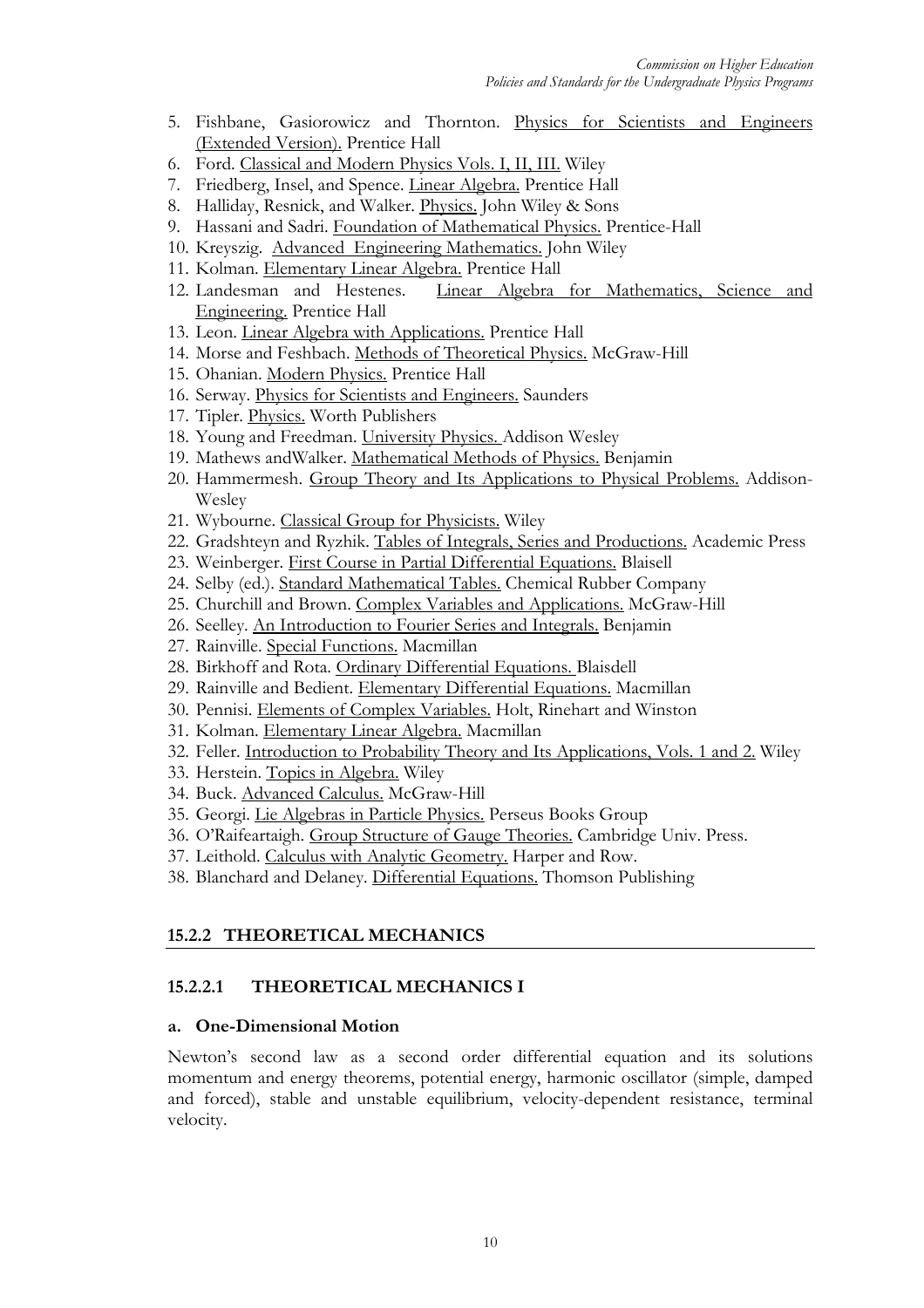# **b. Planar, Three-Dimensional and Constrained Motion**

Projectile motion (including air resistance), conservative forces, existence of potential energy function, constrained motion, simple pendulum.

#### **c. Central Forces and Gravitation**

Conservation of angular momentum, orbits in a central field, Kepler's laws, stability of circular orbits, orbital precession, Rutherford scattering, cross-sections.

#### **d. Theory of Small Oscillations**

Stability, normal frequencies and normal coordinates, forced variations.

# **15.2.2.2 THEORETICAL MECHANICS II**

#### **a. Moving Coordinate Systems**

Translation and rotation of coordinate systems, Coriolis force, effects of the earth's rotation, Foucault pendulum.

#### **b. Systems of Particles**

Center of mass, linear momentum, kinetic energy, angular momentum, two-body systems and reduced mass, collisions, variable mass dynamics (rockets, etc.).

#### **c. Motion of Rigid Bodies**

Angular momentum, moment of inertia, rotation about a fixed axis, laminar motion, inertia tensor, principal axes, Euler's equations, gyroscopic precession.

#### **d. Lagrangian-Hamiltonian Formulation**

Generalized coordinates and generalized moments, calculus of variation and the principle of at least action, Lagrange's equation, constants of motion and ignorable coordinates, Hamilton's equations.

#### **e. Relativistic Dynamics**

Lorentz transformation, transformation of velocities, relativistic momentum, massenergy relation, four-vectors, relativistic collisions.

#### **f. Optional**

Mechanics of continuous media, canonical transformation, Hamilton-Jacobi theory, Lagrangian-Hamiltonian formulation of continuous systems and fields.

#### **Suggested textbooks/references:**

- 1. Marion. Classical Dynamics of Particles and Systems. Academic Press
- 2. Symon. Mechanics. Addison-Wesley
- 3. Fowles. Analytical Mechanics. Holt, Rinehart and Winston
- 4. Olsson and Berger. Classical Mechanics: A Modern Perspective. Mc Graw Hill
- 5. Kossler and Greer. Classical Mechanics with Maple
- 6. Goldstein. Classical Mechanics. Addison-Wesley
- 7. Landau and Liftshitz. Mechanics. Pergamon
- 8. Desloge. Classical Mechanics Vols. 1 and 2. Wiley-Interscience.
- 9. Sudarshan and Mukunda. Classical Dynamics: A Modern Perspective. Wiley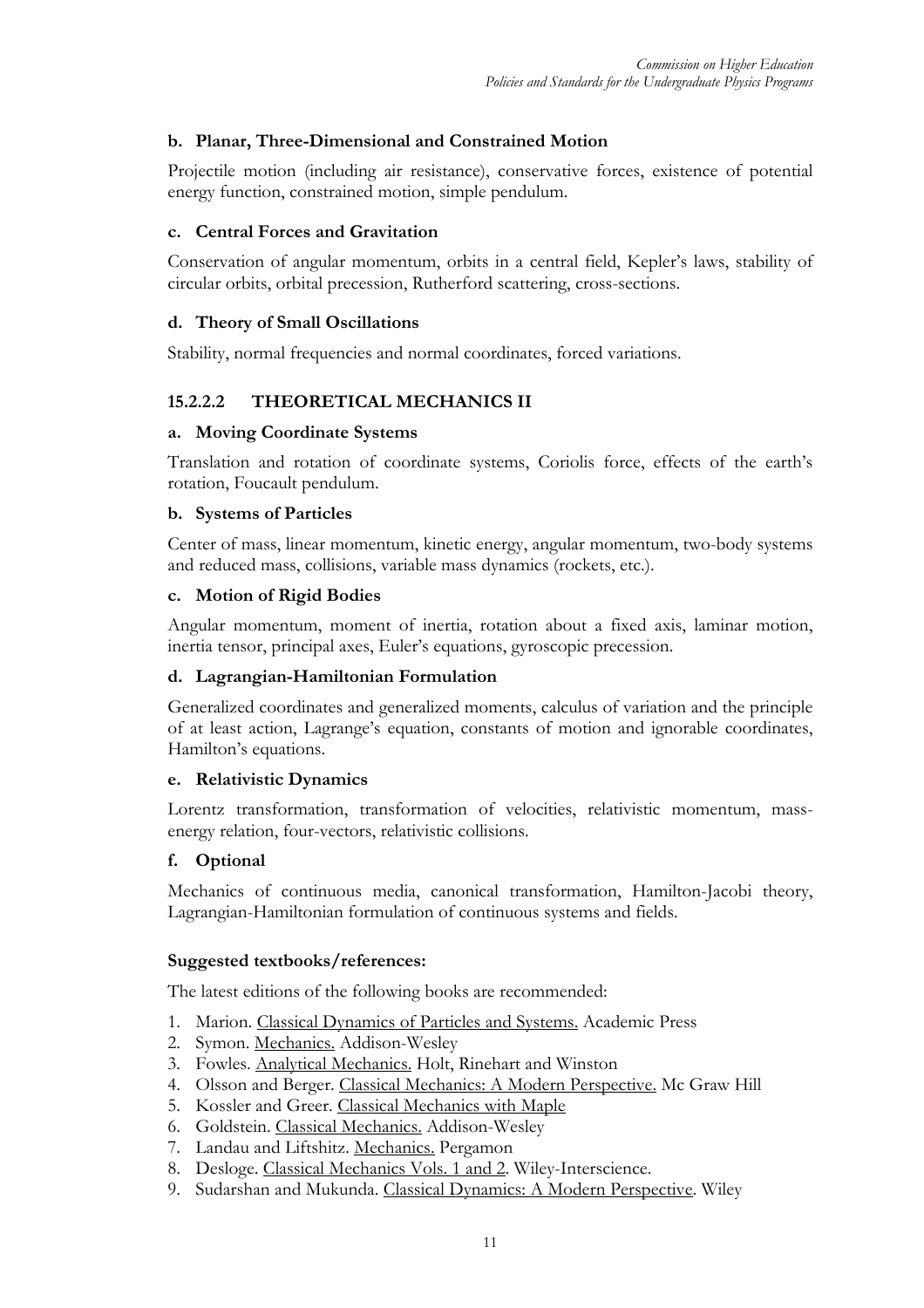## 10. Kleppner and Kolenkaw. An Introduction to Mechanics

# **15.2.3 ELECTROMAGNETIC THEORY**

#### **a. Electrostatics**

Superposition, Gauss' law, solutions of Laplace's equation, separation of variables, Legendre polynomials, spherical and cylindrical harmonics, methods of images, dielectrics and polarization, boudnary-value problems involving dielectrics, microscopic theory of dielectrics, electrostatic energy, capacitance.

#### **b. Electric Current (Optional for BS Physics)**

Equation of continuity, Ohm's law, DC circuits, conductivity, theory of electric conduction in metals.

#### **c. Magnetism**

Biot-Savart law, Ampere's law, vector potential, magnetic properties of matter, magnetization, hysteresis, diamagnetism, paramagnetism, ferromagnetism, magnetic energy.

#### **d. Maxwell's Equations**

Maxwell's equations, electromagnetic energy, Poynting vector and wave equation.

#### **e. Electromagnetic Radiation (Optional for BS Applied Physics)**

Electromagnetic waves in conducting and nonconducting media, reflection and refraction of electromagnetic waves, waveguides and radiation.

#### **f. Optional (Optional for BS Applied Physics)**

Lienard-Wiechert potentials, radiation field of a uniformly moving point charge, accelerated point charge, magnetohydrodynamics and plasma physics. Covariant Formulation: Special relativity, four-vectors, tensors, electromagnetic field tensors, covariant form of electromagnetic equations, transformation of electromagnetic fields and potentials.

#### **Suggested textbooks/references:**

- 1. Reitz, Milford and Christy. Foundations of Electromagnetic Theory. Addison-Wesley
- 2. Corson and Lorraine. Electromagnetic Fields and Waves. W. H. Freeman
- 3. Marion and Heald. Classical Electromagnetic Radiations. Academic Press
- 4. Krauss. Electromagnetics. McGraw Hill Book Company
- 5. Freeman and Topan. Introduction to Electromagnetic Fields and Waves.
- 6. Landau and Lifshitz. The Classical Theory of Fields. Pergamon
- 7. Landau and Lifshitz. Electrodynamics of Continuous Media Pergamon
- 8. Zahn. Electromagnetic Field Theory: A Problem-Solving Approach. Wiley
- 9. Lerner. Problems and Solutions in Electromagnetic Theory Wiley
- 10. Portis. Electromagnetic Fields: Sources and Media. Wiley
- 11. Griffiths. Introduction to Electrodynamics.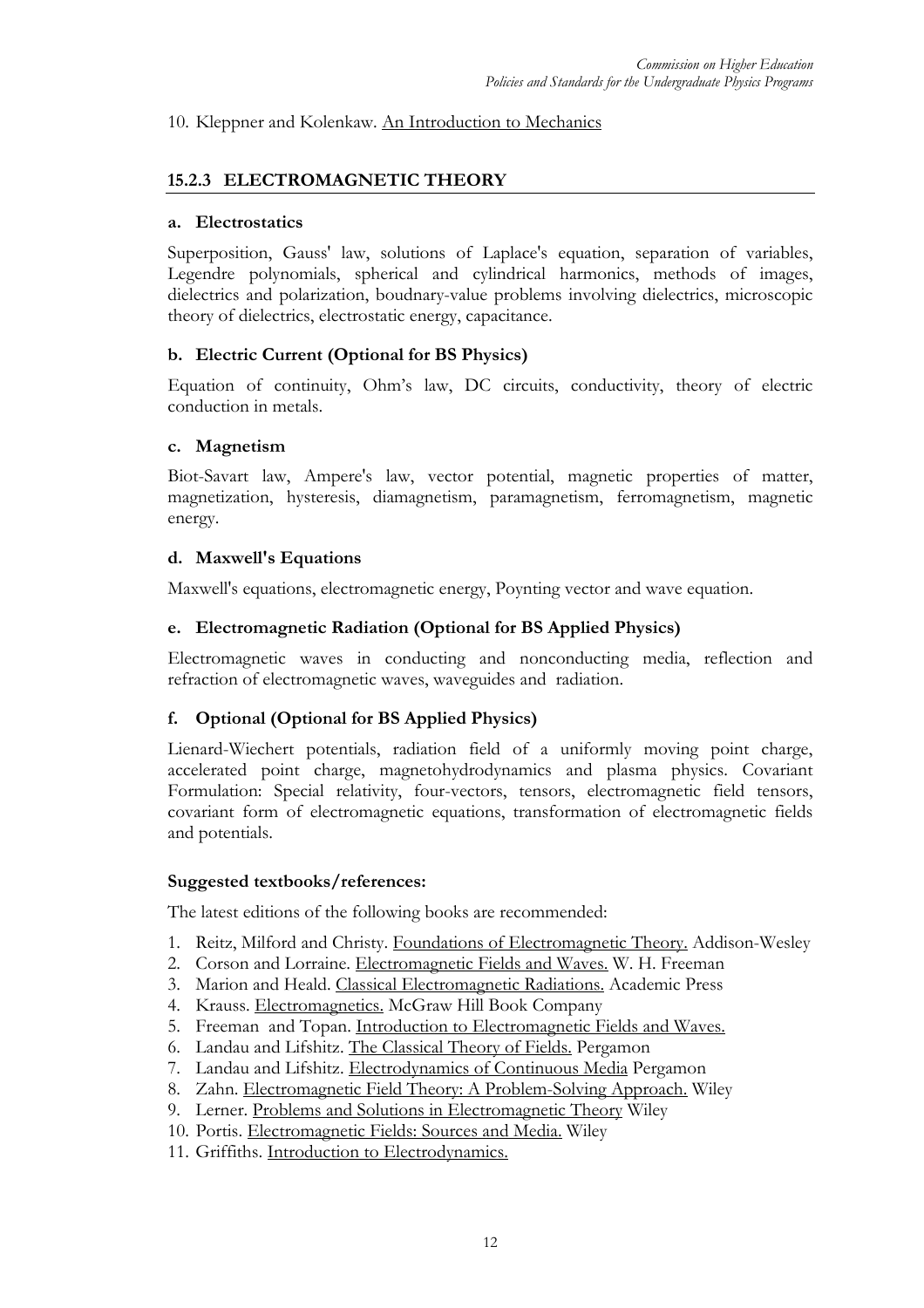# **15.2.4 MODERN PHYSICS**

## **a. Relativity (Optional for BS Applied Physics)**

Lorentz transformations, transformation of velocities, length contraction, time dilation, covariant formulation of mechanics and electromagnetic theory, relativistic collisions and conservation of four-momentum, Compton effect, Dopler shift.

## **b. Special Relativity**

Lorentz transformation, time dilation, length contraction, transformation of velocities, relativistic momentum and energy, Compton effect, red and blue shifts, four-vectors.

# **c. Old Quantum Theory**

Blackbody radiation, photoelectric effect, Bohr theory, Bohr-Somerfeld quantization theory.

# **d. Quantum Mechanics (Theory)**

de Broglie waves, Schroedinger's equation, potential well, harmonic oscillator, angular momentum, hydrogen atom, multi-electron atoms, Pauli's exclusion principle.

# **e. Quantum Mechanics (Applications)**

X-rays, molecules, condensed matter, lasers, nuclei and elementary particles.

#### **Suggested textbooks/references:**

The latest editions of the following books are recommended:

- 1. Tipler. Foundations of Modern Physics. Worth
- 2. Eisberg and Resnick. Quantum Physics of Atoms
- 3. Beiser. Concepts of Modern Physics. McGraw Hill
- 4. Gasiorowicz. The Structure of Matter: A Survey of Modern Physics. Addison-Wesley
- 5. Krane. Modern Physics.Wiley

# **15.2.5 QUANTUM MECHANICS**

#### **a. Quantum Mechanics**

Bohr-theory—modifications and difficulties, de Broglie waves, uncertainty relations, wavepackets, observables, expectation values, eigenfunctions and eigenvalues, time evolution, stationary states, particle in a rigid box, barrier penetration, harmonic oscillator, perturbation theory.

Angular momentum and spin, hydrogen atom, identical particles, multiparticle system, Pauli exclusioni principle, multi-electron atoms, transition rates, selection rules, scattering theory.

#### **b. Optional**

Semi-classical theory of radiation, Dirac equation.

#### **Suggested textbooks/references:**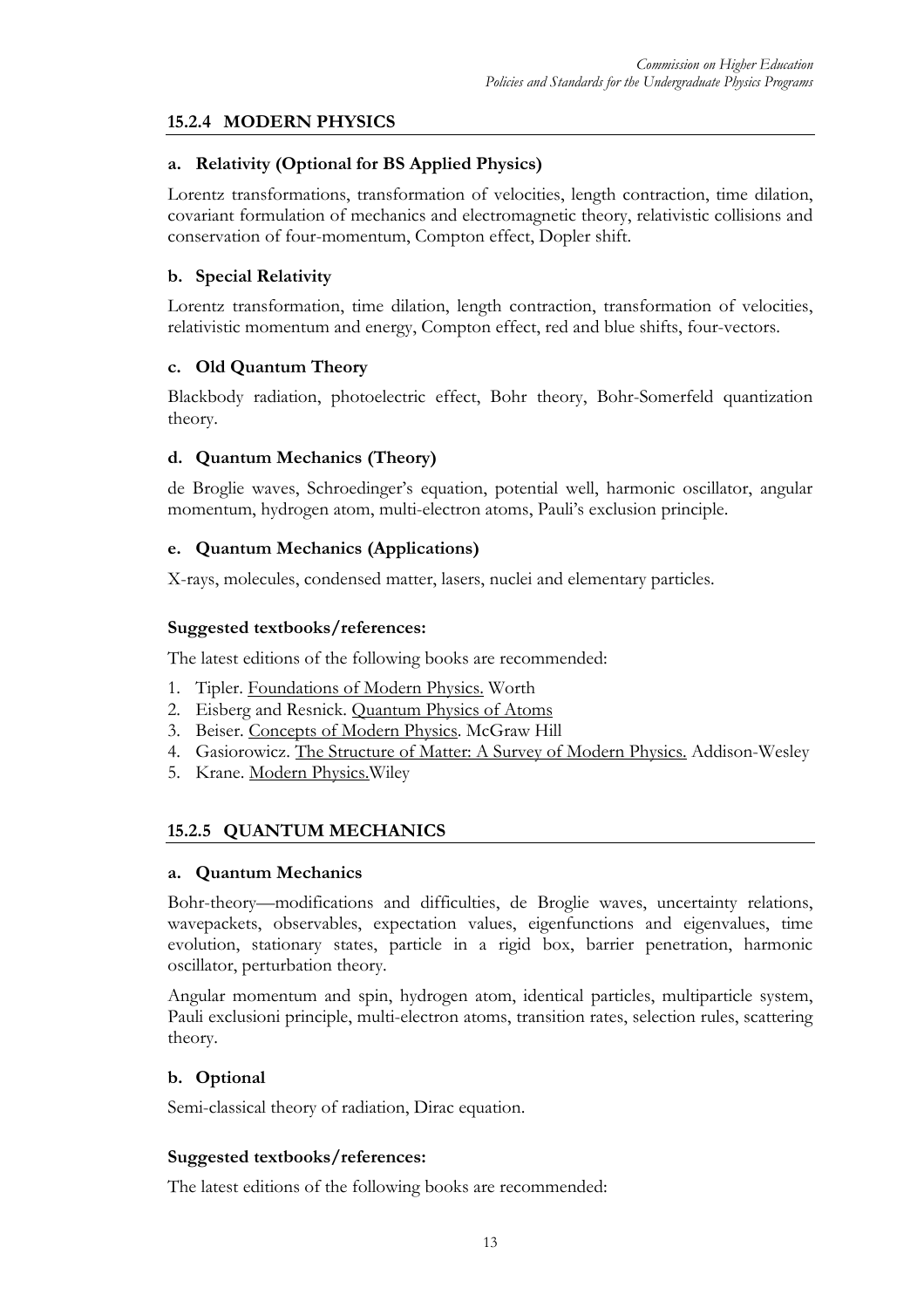- 1. Saxon. Elementary Quantum Mechanics. Holden-Day
- 2. McGervey. Introduction to Modern Physics. Academic Press
- 3. Liboff. Introductory Quantum Mechanics. Holden-Day, Inc.
- 4. Gasiorowicz. Quantum Physics. John Wiley & Sons
- 5. Greiner. Quantum Mechanics-Symmetric. Springer
- 6. Griffith. Introduction to Quantum Mechanics
- 7. Goswami. Quantum Mechanics
- 8. Sakurai. Modern Quantum Mechanics.
- 9. Eisberg and Resnick. Quantum Physics of Atoms, Molecules, Solids, Nuclei and Particles. Wiley
- 10. Dicke and Wittke. Introduction to Quantum Mechanics. Addison-Wiley
- 11. Merzbacher. Quantum Mechanics. Wiley
- 12. Schiff. Quantum Mechanics. McGraw-Hill
- 13. Messiah. Quantum Mechanics Vols. 1 and 2. Interscience
- 14. Dirac. The Principles of Quantum Mechanics. Oxford
- 15. Landau and Lifshitz. Quantum Mechanics-Non-Relativistic Theory. Pergamon
- 16. Tipler. Foundations of Modern Physics. Worth
- 17. Constantinescu and Magyari. Problems in Quantum Mechanics. Pergamon
- 18. Flugge. Practical Quantum Mechanics Vols. 1 and 2. Springer-Verlag
- 19. Amein. Nonrelativistic Quantum Dynamics. Reidel
- 20. Prugovecki. Quantum Mechanics in Hilbert Space. Academic Press
- 21. Davydov. Quantum Mechanics. Addison-Wesley
- 22. Cohen-Tannoudji. Quantum Mechanics Vols. 1 and 2 Wiley
- 23. McGervey. Introduction of Modern Physics. Academic Press
- 24. Gottfried. Quantum Mechanics Vol. 1-Fundamentals. W.A. Benjamin
- 25. Jordan. Quantum Mechanics in Simple Matrix Form. Wiley
- 26. Das and Melissinos. Quantum Mechanics: A Modern Introduction. Serdon and Breach
- 27. Lipkin. Quantum Mechanics. Elsevier
- 28. Yndurain. Relativistic Quantum Mechanics & Introduction to Field Theory. Springer
- 29. Aitchison. Relativistic Quantum Mechanics. Macmillan

#### **15.2.6 ELECTRONICS**

The electronics course should consist of at least one semester lecture-laboratory classes.

#### **a. Convention and Units (Optional for BS Applied Physics)**

Voltage, current, and resistivity, source and load, insulators and conductors, frequency, wavelength, and period, Ohm's law, DC and AC signals, RMS values, attenuation and gain.

#### **b. Passive Devices**

Resistors, voltage divider, Thevenin's theorem, Norton's theorem, current and voltage source, capacitors, reactance, charging and discharging, capacitors and resistors in circuits, high/low pass filters, integrators, differentiators, impedance, inductors, resonance, oscillators, bandwidth, and transformers.

#### **c. Nonlinear Devices**

Diodes, pn junctions, I-V curves, rectifier circuits, clamps, clippers, Zener diodes, voltage regulation.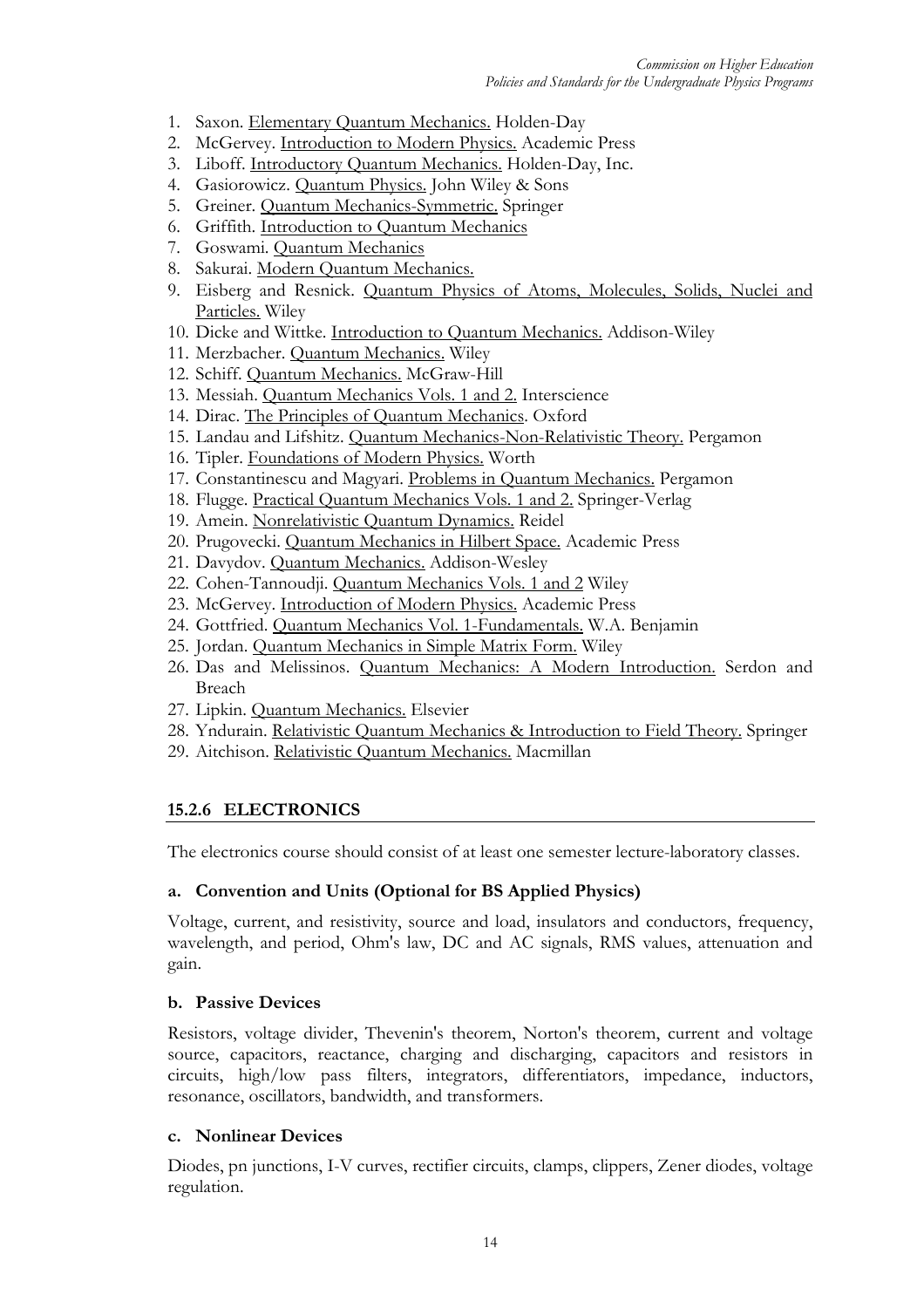# **d. Transistors**

pnp, npn junctions, I-V curves, types of transistors, common transistor configurations: Common emitter, emitter follower, Darlingtons, transistors in parallel/series, current sources/sinks, biasing, signal amplifiers, differential amplifiers, feedback.

# **e. Operational Amplifiers**

Amplifiers: Non-inverting, inverting, summing, difference amplifiers, voltage followers, configurations: differentiator, integrator, current-voltage/voltage-current converters, comparators, peak detectors, active/passive filters, bandwidth, bode plots, single supply operation.

# **f. Other Integrated Circuits**

Voltage regulators, timers, oscillators, voltage to frequency/ frequency to voltage converters.

# **g. Digital and Analog Electronics**

Linear devices and basic linear circuit analysis, diodes, transistors, op-amps, the use of digital components including logic gates, flip-flops, counters, clocks and microcontrollers, and analog to digital conversions.

# **h. Optional**

Instrumentation amplifiers and strain gauges. Sensors: Photodiodes, phototransistors, thermistors

# **Suggested textbooks/references:**

The latest editions of the following books are recommended:

- 1. Horowitz and Hill. The Art of Electronics. Cambridge University Press
- 2. Smith. Circuits, Devices and Systems
- 3. Erk. Oscilloscopes: Functional Operation and Measuring Examples. McGraw-Hill

# **15.2.7 STATISTICAL AND THERMAL PHYSICS**

# **a. Classical Thermodynamics**

Laws of thermodynamics, equation of state, work, internal energy, heat capacity, Carnot cycle, change of phase, reversible and irreversible processes, ideal gas, Maxwellan distribution of molecular velocities, Clausius-clapeyron equation, Maxwell's equations, equipartition theorem, Helmholtz function, Gibbs function.

# **b. Statistical Mechanics**

Probability (See I. Mathematics/Mathematical Physics), statistical ensemble, density of states, partition function, identical particles, quantum distribution function, Maxwell-Boltzmann statistics, Bose-Einstein and blackbody radiation, electron gas in metals, lattice vibrations and specific heats of solids, Debye approximation.

# **c. Optional**

Transport theory, irreversible processes, fluctuations, phase transitions.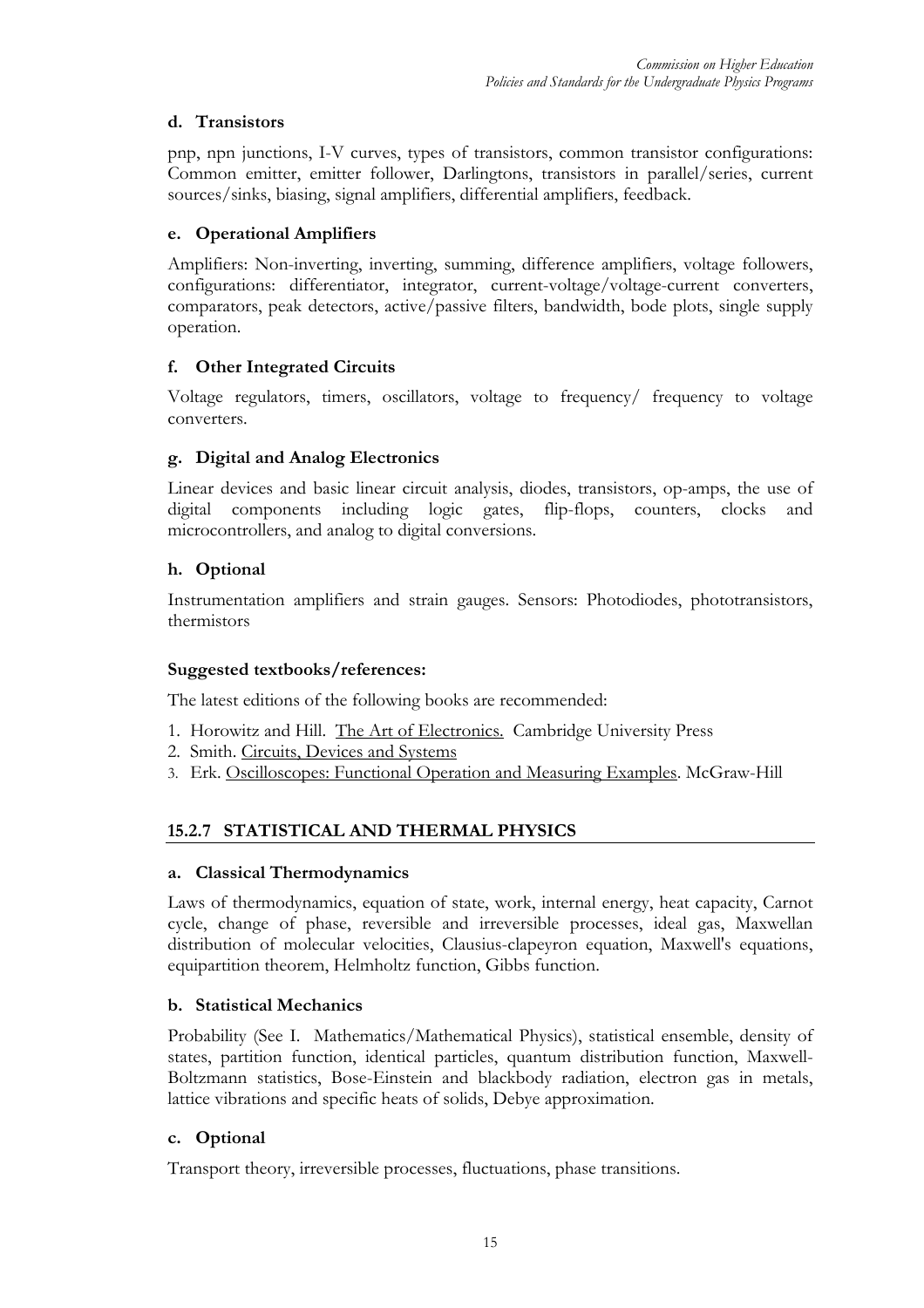# **Suggested textbooks/references:**

The latest editions of the following books are recommended:

- 1. Reif. Statistical and Thermal Physics. MacGraw-Hill
- 2. Kittel and Kroemer. Thermal Physics. Wiley
- 3. Safran. Statistical Thermodynamics of Surfaces, Interfaces and Membranes. Addison-Wesley
- 4. Burshtein. Introduction to Thermodynamics and Kinetic Theory of Matter. Wiley
- 5. Hudson. Thermodynamics: An Advanced Text for Material Scientists. Wiley
- 6. Callen. Thermodynamics and an Introduction to Thermostatistics. Wiley
- 7. Stowe. Introduction to Statistical Mechanics and Thermodynamics. Wiley
- 8. Sears and Salinger. Thermodynamics: The Kinetic Theory of Gases and Statistical Mechanics. Addison-Wesley
- 9. Pathria. Statistical Mechanics Pergamon
- 10. Landau and Lifshitz. Statistical Physics. Pergamon

# **15.2.8 OPTICS**

This course covers geometrical and physical optics, which should include: aberrations, optical systems, lasers, scattering, diffraction, Maxwell's equations, absorption, refractive index, spectroscopy, holography, interferometry.

#### **Suggested textbooks/references:**

The latest editions of the following books are recommended:

- 1. Hecht and Zajac. Optics. Addison-Wesley
- 2. Rosai. Optics. Addison-Wesley
- 3. Jenkins and White. Fundamentals of Optics. McGraw-Hill
- 4. Fowles. Introduction to Modern Optics. Holt, Rinehart and Winston
- 5. Born and Wolf. Principles of Optics. Pergamon
- 6. Ditchburn. Light. Academic Press
- 7. Klein. Optics. Wiley

# **15.2.9 SOLID STATE**

This course covers crystal structure, reciprocal lattice, phonons, energy band structure, semiconductors, magnetism, and superconductivity.

#### **Suggested textbooks/references:**

The latest editions of the following books are recommended:

- 1. Kittel. Introduction to Solid State Physics. Wiley
- 2. Ashcroft and Mermin. Solid State Physics. Holt, Rinehart and Winston
- 3. Hans and Lubuth. Introduction to Solid State Physics

#### **15.2.10 ADVANCED LABORATORY**

These courses consist of at least one-year laboratory works which should include machine shop practice, measurement techniques, computer work as well as experiments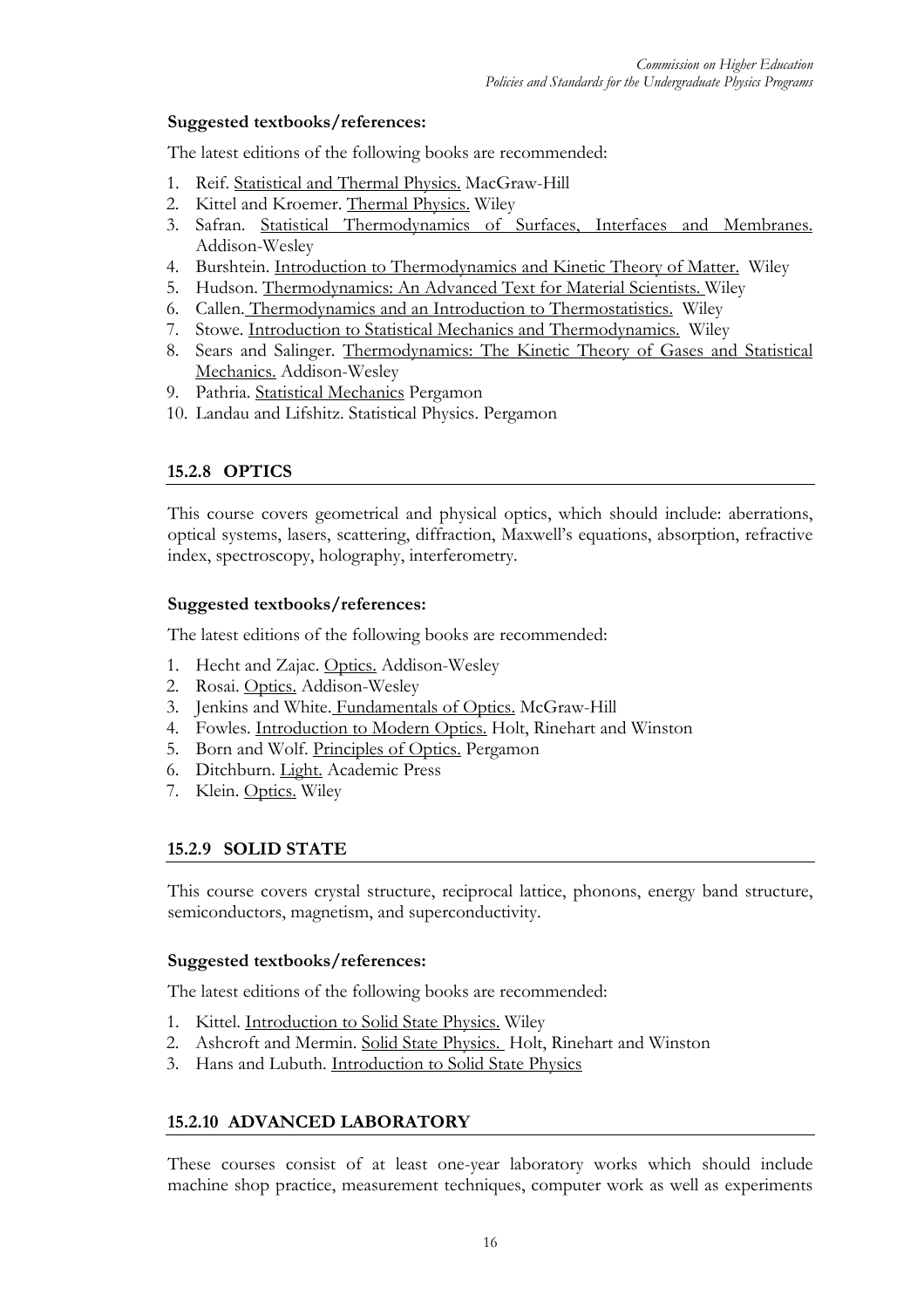in advanced optics, atomic and molecular physics, nuclear physics, solid state physics, elementary particles, laser applications, complex systems and low-temperature physics.

#### **Suggested textbooks/references:**

The latest editions of the following books are recommended:

- 1. Malmstadt, Enke and Crouch. Electronics and Instrumentation. Benjamin-Cummings
- 2. Mellissinos. Experiments in Modern Physics. Academic Press
- 3. Diefenderfer. Principles of Electronics Instrumentation. Saunders
- 4. Meiners. Physics Demonstration Experiments Vols. I and II. The Ronald Press

# **15.2.11 COMPUTATIONAL METHODS (WITH LAB COMPONENT)**

Computer programming, numerical analysis, research data processing, simulation and modeling.

# **15.2.12 OTHERS (Required for the BS Applied Physics Curriculum)**

In the BS Applied Physics curriculum, an additional of at least fifteen (15) units of advanced courses in the chosen area of specialization should be taken, excluding the basic pre-requisites for these courses.

Possible areas of specialization are the following:

- a. Instrumentation Physics
- b. Energy Physics
- c. Materials Physics
- d. Biophysics
- e. Medical and Health Physics
- f. Laser Physics
- g. Environmental Physics
- h. Geophysics and Atmospheric Physics

#### **Section 16 Laboratory Experiments and Equipment**

Ideally, students should work in groups of two (2) or three (3). However, a maximum of five (5) students is allowable.

#### **16.1 Introductory Physics Laboratory**

Institutions have the prerogative to purchase whole equipment setups or fabricate their own. At the very least, the introductory physics laboratory should have setups for the following experiments:

#### **16.1.1 Mechanics**

- a. Measurement
- Instruments for measuring length, mass, time
- Error in measurement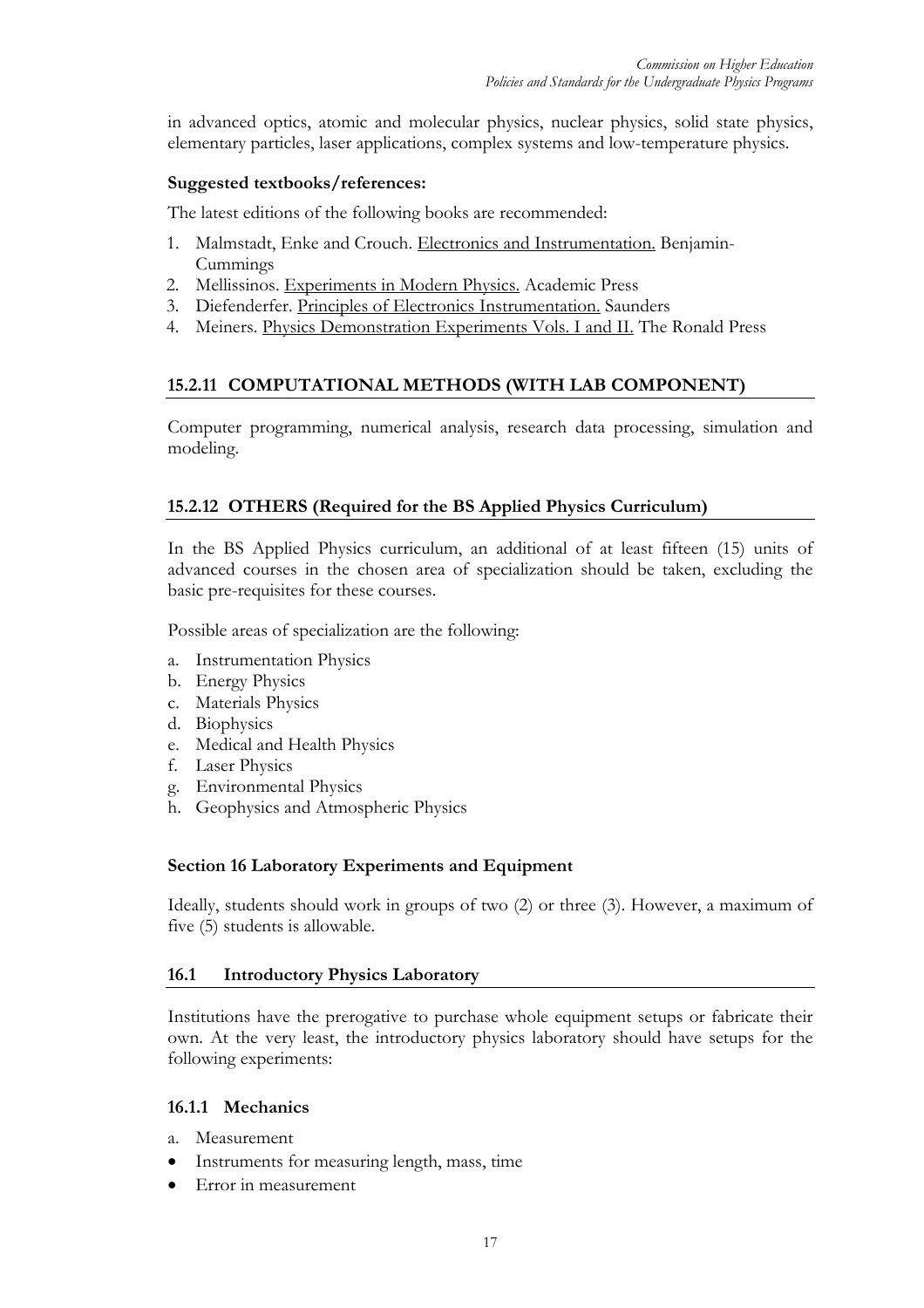- b. Motion experiments
- Linear motion (in 1D & 2D)
- Rotational motion
- Periodic motion
- c. Newton's Laws
- Translational equilibrium
- Rotational equilibrium
- d. Conservation Laws
- Conservation of momentum
- Conservation of energy
- Conservation of angular momentum

#### 16.1.2 Thermodynamics

- Temperature and thermometry
- Thermal expansion
- Heat capacity
- Heat of transformation

# **16.1.3 Electromagnetism**

- a. Charge
- Detection
- Electric field
- b. DC Circuits and measuring instruments
- c. Electromagnetic Induction

#### **16.1.4 Waves and Optics**

- Standing waves
- Interference
- Thin lenses
- Reflection and refraction
- Polarization
- Diffraction

#### **16.2 Advanced Physics Laboratory**

Ideally, students should work in groups of two (2). For the advanced physics laboratory, the institution must have at least three (3) setups for any of the following recommended experiments:

- a. e/m ratio
- b. Spectroscopy
- c. Millikan oil drop experiment
- d. Michelson interferometry
- e. Frank-Hertz
- f. Radioactive decay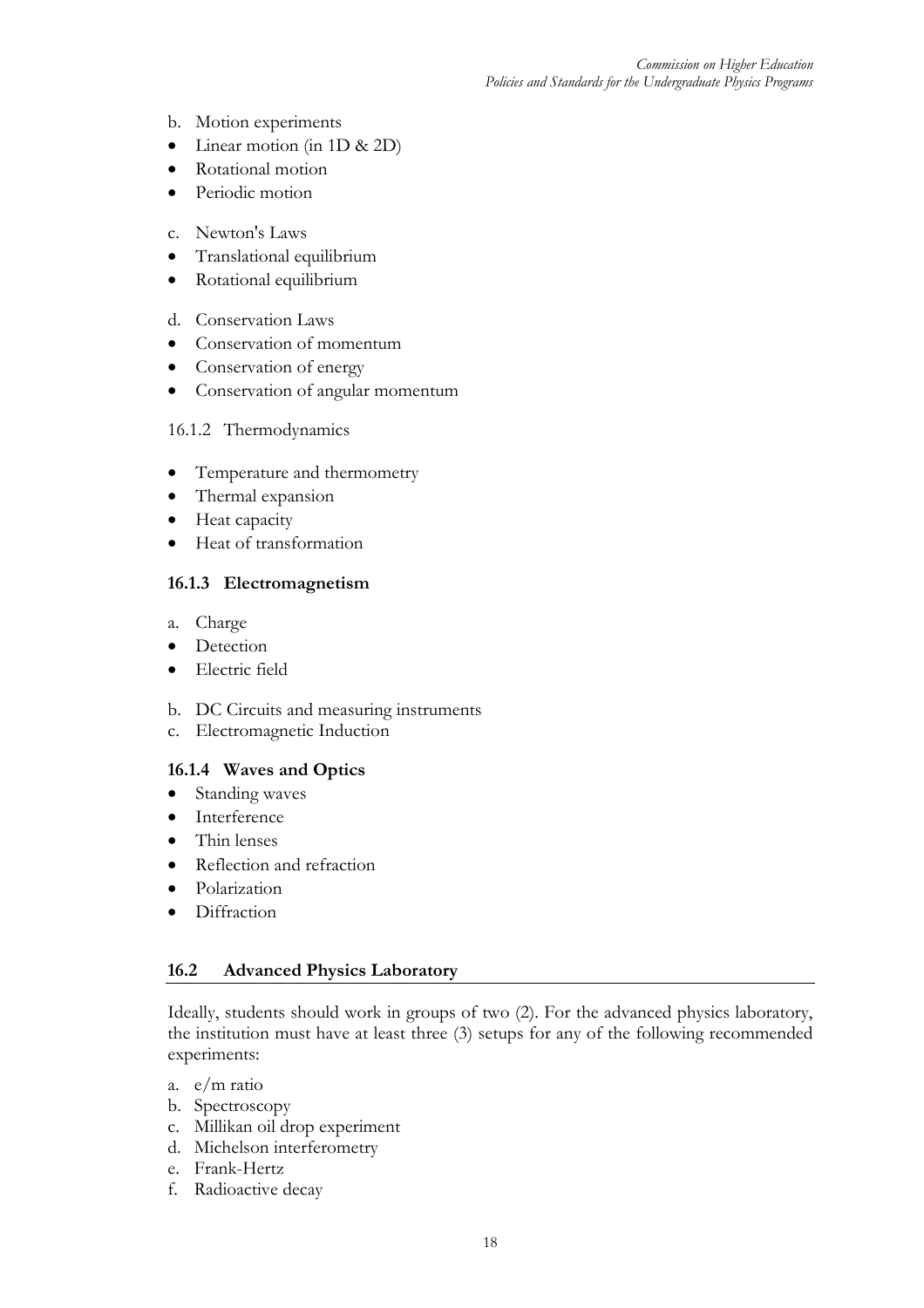- g. Hall effect
- h. Photo-conductance
- i. Lasers
- j. Holography
- k. Magnetic resonance
- l. X-ray diffraction
- m. Electron diffraction

Research grade setups can also be counted as part of the minimum three (3) setups.

## **ARTICLE VII GENERAL REQUIREMENTS**

#### **Section 17 Program Administration**

The minimum qualifications of the head of the unit that implements the degree program are the following:

#### **a. Dean of the unit/college**

The dean of a unit/college must be at least a master's degree holder in any of the disciplines for which the unit/college offers a program; and a holder of a valid certificate of registration and professional license, where applicable.

#### **b. Head of the Physics unit/department**

The head of the department must be at least a master's degree holder in the discipline for which the unit/department offers a program or a master's degree holder in an allied program identified in the policies and standards; and a holder of a valid certificate of registration and professional license, where applicable.

#### **Section 18 Faculty**

#### **18.1 General Requirements**

- a. As a rule, a master's degree in the discipline or its equivalent is required for teaching in the tertiary level.
- b. A minimum of 50% of the full-time faculty must have at least a Master's degree in the discipline or its equivalent

#### **18.2 Qualification of faculty**

- a. Faculty teaching in a BS Physics/Applied Physics program must have at least a master's degree in physics or from any of the allied fields identified in Section 5.
- b. All upper division undergraduate physics courses (3rd year and up) in the BS Physics/Applied Physics program shall be taught by a holder of at least an MS degree in Physics/Applied Physics.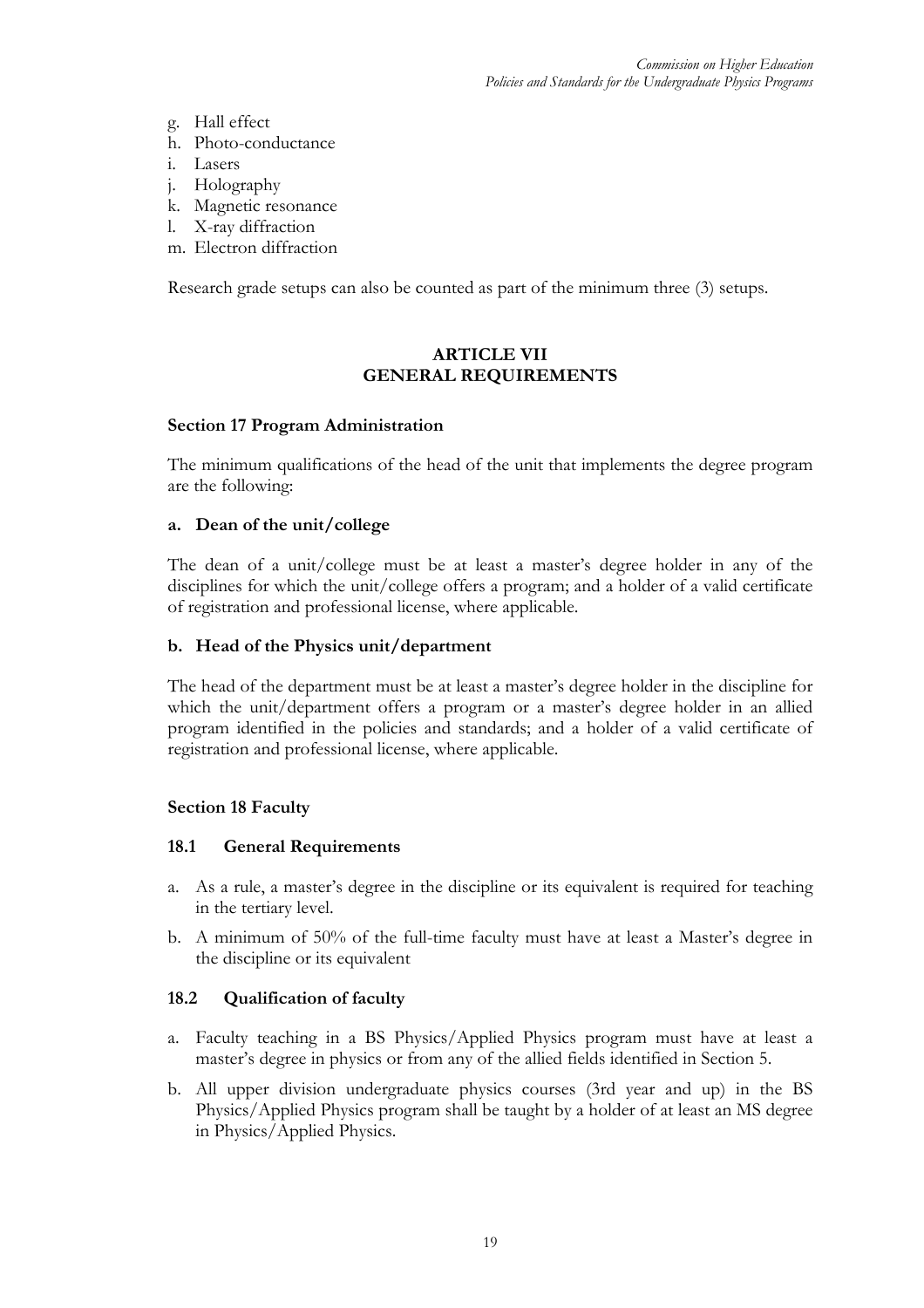# **18.3 Full time faculty members**

The institution shall maintain 50% of the faculty members teaching in the BS Physics/Applied Physics program as full time. The unit must have at least the following full-time faculty requirements:

- a. One (1) Ph.D. degree holder in Physics or allied fields,
- b. Three (3) M.S. degree holders in Physics or allied fields, and
- c. Education degree holders will not be counted towards the minimum faculty requirement.

# **18.4 Teaching Load**

Faculty teaching in the BS Physics/Applied Physics program shall not be assigned more than four (4) different courses/subjects or preparations within a semester.

# **18.5 Faculty Development**

The institution must have a system of faculty development. It should encourage the faculty to:

- a. Pursue graduate studies especially at the PhD level
- b. Undertake research activities and to publish their research output
- c. Give lectures and present papers in national/international conferences, symposia and seminars
- d. Attend seminars, symposia and conferences for continuing education

The institution must provide opportunities and incentives such as:

- a. Tuition subsidy for graduate studies
- b. Study leave with pay
- c. Deloading to finish a thesis or carry out research activities
- d. Travel grants for academic development activities such as special skills training and attendance in national/ international conferences, symposia and seminars.
- e. Awards & recognition

# **Section 19 Library**

#### **a. Policy**

Libraries service the instructional and research needs of the staff and students making it one of the most important service units within an HEI. It is for this reason that libraries should be given special attention by HEI administrators by maintaining it with a wide and up-to-date collection, qualified staff, and communications and connectivity portals.

# **b. Library Staff**

The Head Librarian should: 1) have an appropriate professional training; 2) be a registered librarian; and 3) have a Master's degree.

The library should be: 1) staff with one full time professional librarian for every 1,000 students and 2) a ratio of 1 librarian to 2 staff / clerks should be observed.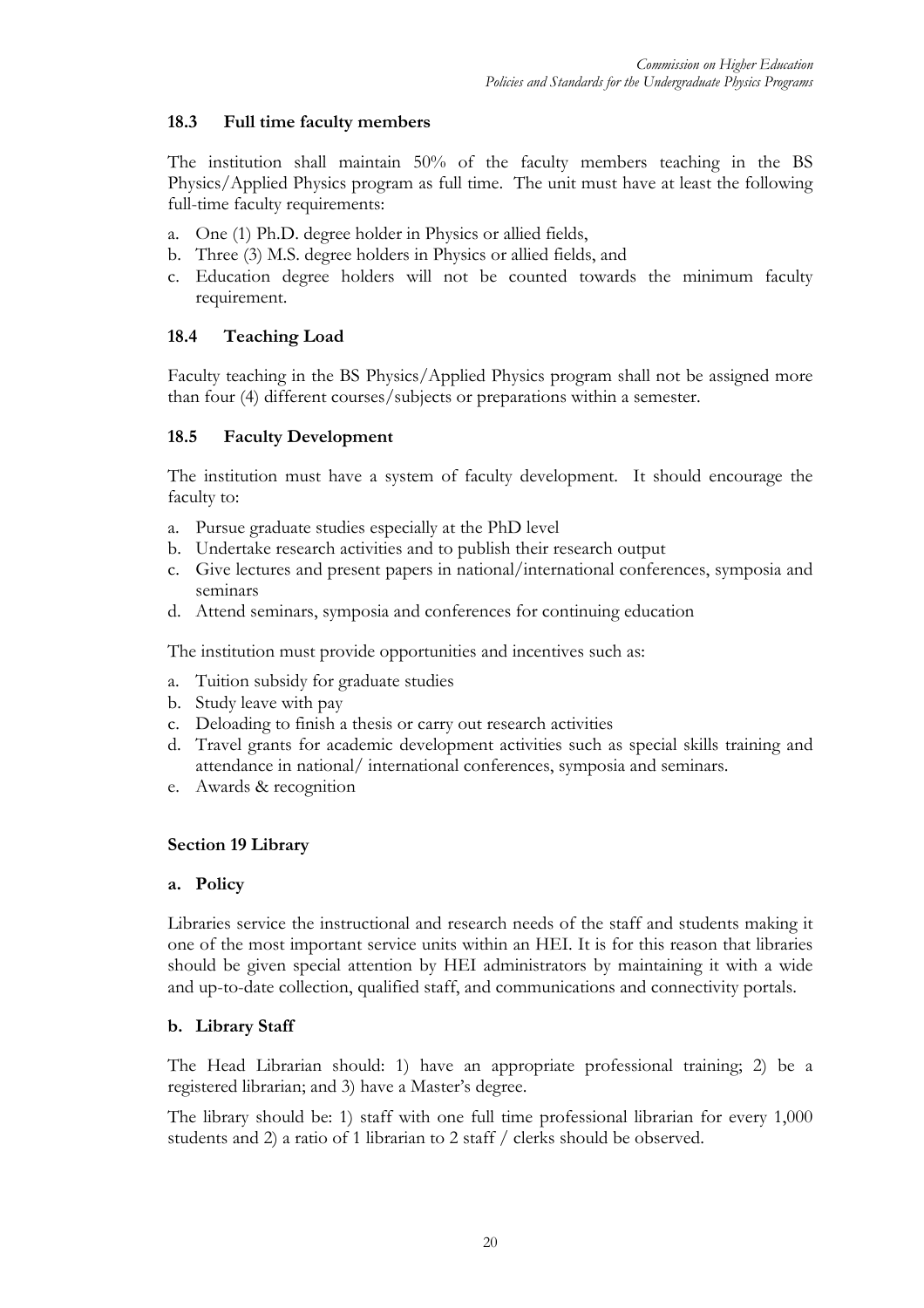# **c. Library Holdings**

Library holdings should conform to existing requirements for libraries. For the BS Physics/Applied Physics program, the libraries must provide at least (20) different titles of introductory or general physics books, including the standard textbooks, at least ten (10) of which have editions no more than eight (8) years old. Also for each upper division physics course offered by the department, the library should have at least five (5) different titles for that field of physics at the appropriate level, and whose editions are less than eight (8) years old.

The HEI is likewise encouraged to maintain periodicals and other non-print materials relevant to physics in order to aid the faculty and students in their academic work. CD-ROMs could complement a library's book collection but should otherwise not be considered as replacement for the same.

# **d. Internet Access**

Internet access is encouraged but should not be made a substitute for book holdings.

# **e. Space Requirements**

At least 126m<sup>2</sup> or approximately 2 classrooms shall be required for the library. It should include space for collections, shelving areas, stockroom, office space for staff and reading area

The library must be able to accommodate 5% of the total enrollment at any one time.

#### **f. Finance.**

All library fees should be used exclusively for library operations and development for collections, furnitures and fixtures, equipment and facilities, maintenance and staff development.

#### **g. Networking**

Libraries shall participate in inter-institutional activities and cooperative programs whereby resource sharing is encouraged.

#### **h. Accessibility**

The library should be readily accessible to all.

#### **i. Office Hours**

The library should be open to serve the needs of the users.

# **Section 20 Facilities and Equipment**

#### **a. Laboratory requirements**

Laboratories should conform to existing requirements as specified by law (RA 6541, "The National Building Code of the Philippines" and Presidential Decree 856, "Code of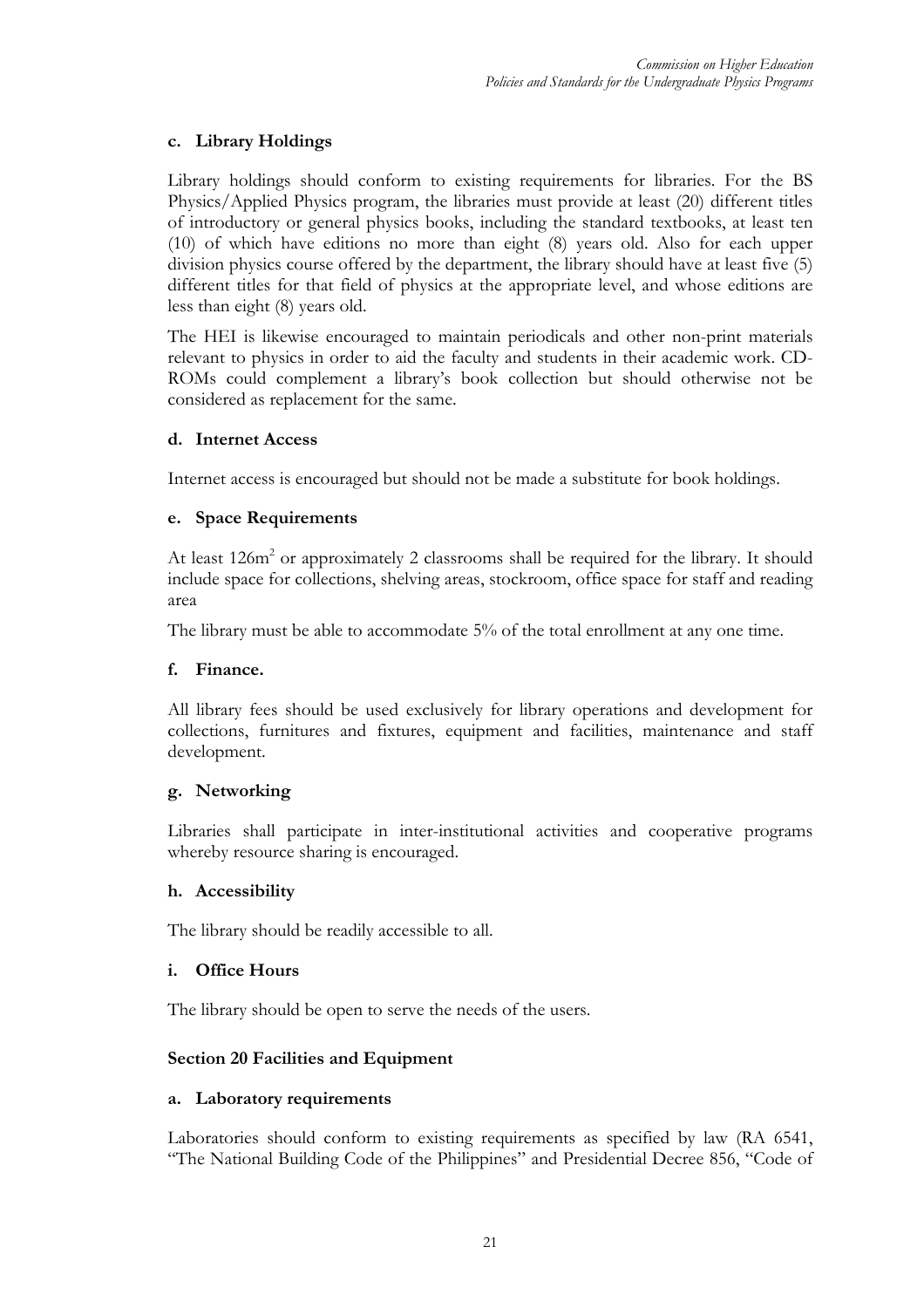Sanitation of the Philippines"). List of required and recommended equipment are listed in the course specifications above.

#### **b. Classroom requirements**

#### **Class Size**

- (1) For lecture classes, ideal size is 35 students per class, maximum is 50.
- (2) For laboratory and research classes, class size shall be 20-25 students per class**. The ideal number of students per set-up is 2-3 in a group.**
- (3) Special lectures with class size more than 50 may be allowed as long as the attendant facilities are provided.

#### **c. Educational Technology Centers**

The institution should provide facilities to allow preparation, presentation and viewing of audio-visual materials to support instruction.

## **ARTICLE VIII ADMISSION AND RETENTION**

#### **Section 21**

The basic requirement of eligibility for admission of a student to any tertiary level degree program shall be graduation from the secondary level recognized by the Department of Education. Higher education institutions must specify admission, retention and residency requirements. They should ensure that all students are aware of these policies.

#### **ARTICLE IX TRANSITORY , REPEALING AND EFFECTIVITY PROVISION**

#### **Section 22 Transitory Provision**

HEIs that have been granted permit or recognition for Bachelor of Science in Physics/ Bachelor of Science in Applied Physics program are required to fully comply with all the requirements in this CMO, within a non-extendable period of five (5) years after the date of its effectivity. State Universities and Colleges (SUCs) and Local Colleges and Universities (LCUs) shall also comply with the requirements herein set forth.

#### **Section 23 Repealing Clause**

All CHED issuances, rules or regulations or parts thereof, which are inconsistent with the provisions of this CMO are hereby repealed.

#### **Section 24 Effectivity Clause**

This CMO shall take effect fifteen (15) days after its publication in the Official Gazette, or in two (2) newspaper of national circulation. This CMO shall be implemented beginning Academic Year 2008-2009.